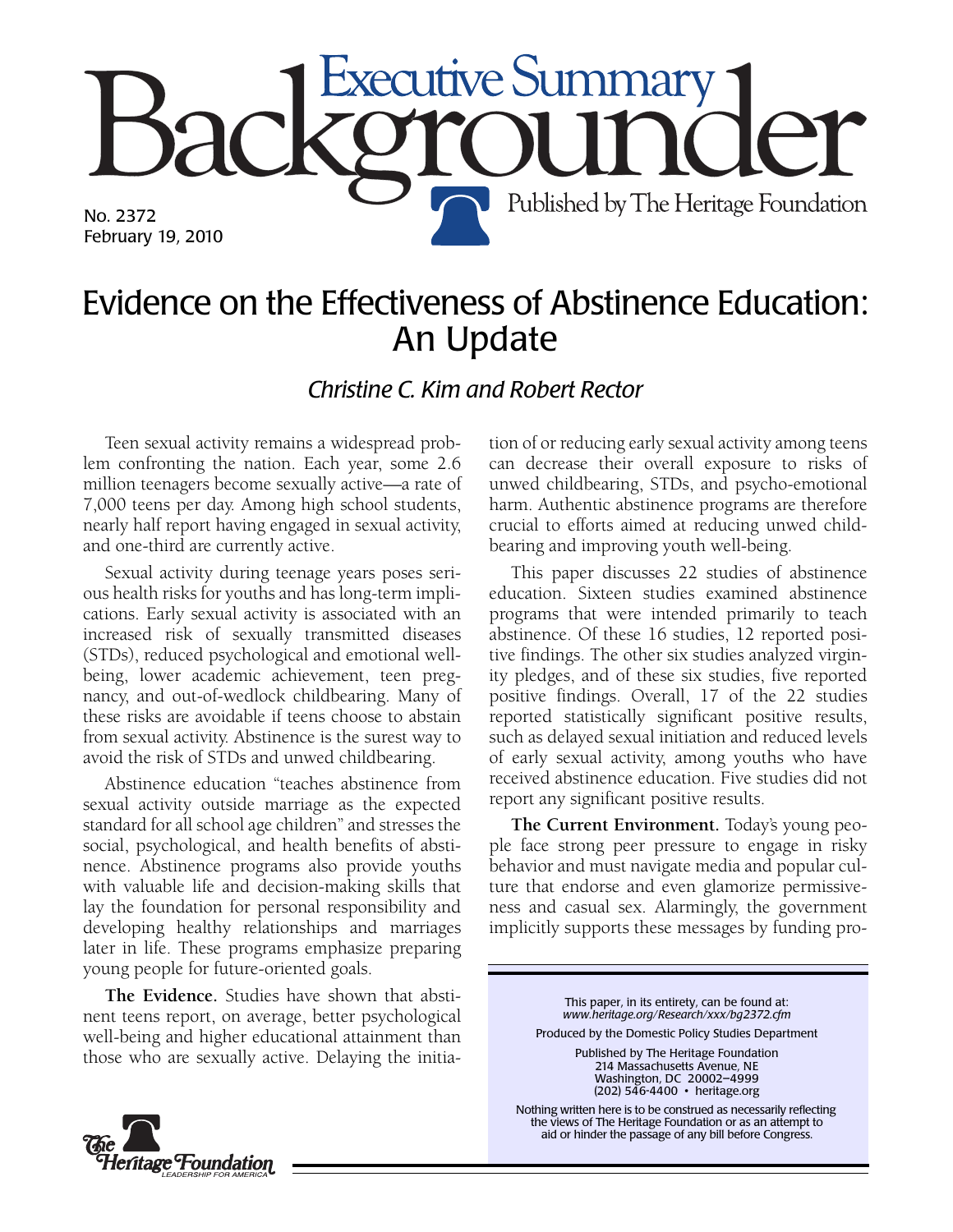grams that promote contraception and safe-sex. In FY2008, the U.S. Department of Health and Human Services spent \$610.1 million on such programs targeting teens—at least four times what it spent on abstinence education. Last year, the Obama Administration and Congress disregarded the social scientific evidence on abstinence education and eliminated all federal funding for it. Instead, they created significant additional funding for comprehensive sex education.

Although 80 percent of parents want schools to teach youths to abstain from sexual activity until they are in a committed adult romantic relationship nearing marriage—the core message of abstinence education—these parental values are rarely communicated in the classroom.

In the classroom, the prevailing mentality often condones teen sexual activity as long as youths use contraceptives. Abstinence is usually mentioned only in passing, if at all. Sadly, many teens who need to learn about the benefits of abstaining from sexual activity during the teenage years never hear about them, and many students who choose to abstain fail to receive adequate support for their decisions.

**Conclusion.** Teen sexual activity is costly, not just for teens, but also for society. Teens who engage in sexual activity risk a host of negative outcomes including STD infection, emotional and psychological harm, and out-of-wedlock childbearing.

Genuine abstinence education is therefore crucial to the physical and psycho-emotional wellbeing of the nation's youth. In addition to teaching the benefits of abstaining from sexual activity until marriage, abstinence programs focus on developing character traits that prepare youths for future-oriented goals.

When considering effective prevention program aimed at changing teen sexual behavior, lawmakers should consider *all* of the available empirical evidence and restore funding for abstinence education.

—*Christine C. Kim is a Policy Analyst and Robert Rector is a Senior Research Fellow in the Domestic Policy Studies Department at The Heritage Foundation.*

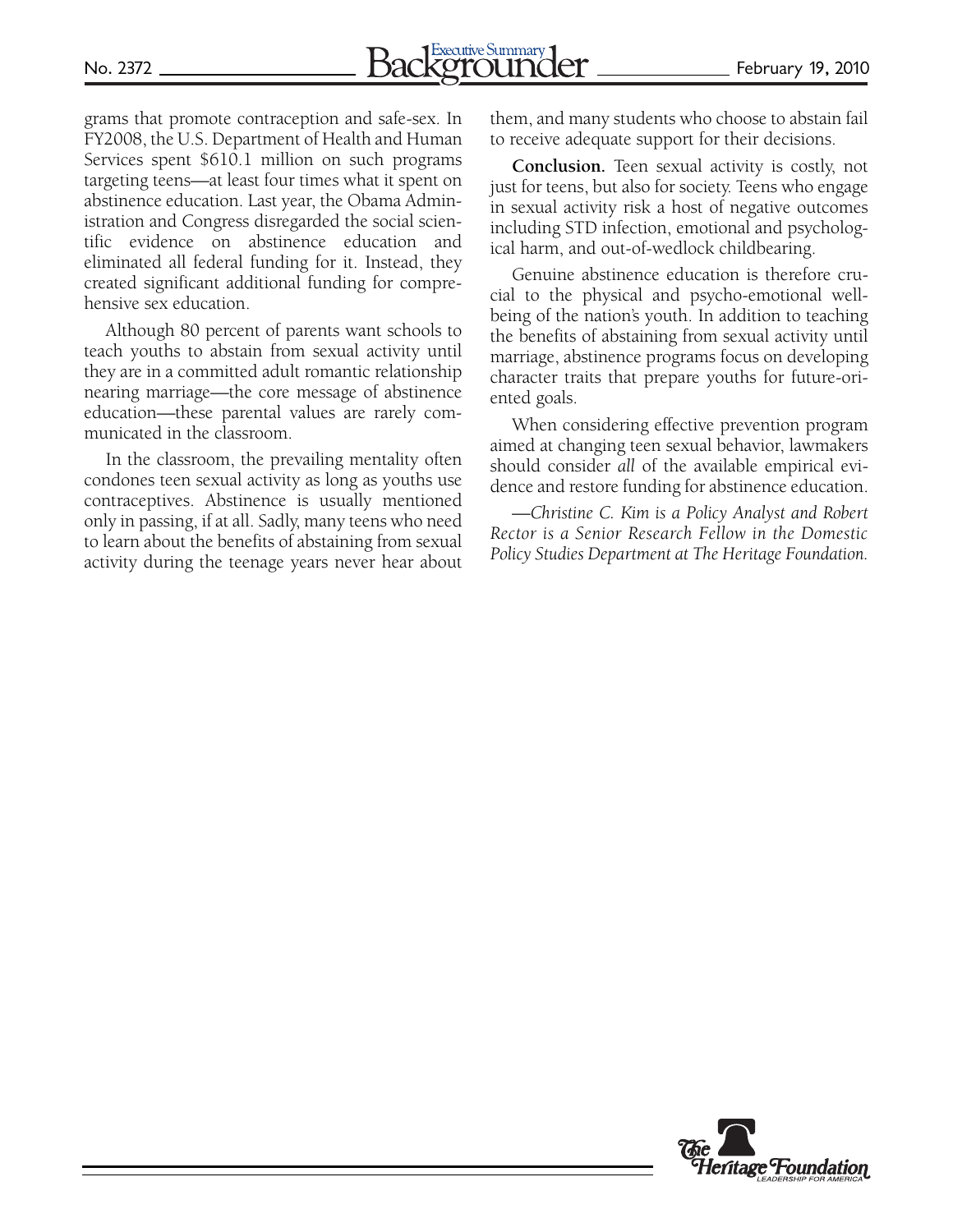

# Evidence on the Effectiveness of Abstinence Education: An Update

*Christine C. Kim and Robert Rector*

**Abstract:** *Teen sexual activity is costly, not just for teens, but also for society. Teens who engage in sexual activity risk a host of negative outcomes including STD infection, emotional and psychological harm, and out-of-wedlock childbearing. Genuine abstinence education is therefore crucial to the physical and psycho-emotional well-being of the nation's youth. In addition to teaching the benefits of abstaining from sexual activity until marriage, abstinence programs focus on developing character traits that prepare youths for future-oriented goals. When considering effective prevention program aimed at changing teen sexual behavior, lawmakers should consider all of the available empirical evidence and restore funding for abstinence education.*

Teen sexual activity remains a widespread problem confronting the nation. Each year, some 2.6 million teenagers become sexually active—a rate of 7,000 teens per day.<sup>1</sup> Among high school students, nearly half report having engaged in sexual activity, and onethird are currently active.<sup>2</sup>

Sexual activity during teenage years poses serious health risks for youths and has long-term implications. Early sexual activity is associated with an increased risk of sexually transmitted diseases (STDs), reduced psychological and emotional well-being, lower academic achievement, teen pregnancy, and out-of-wedlock childbearing. Many of these risks are avoidable if teens choose to abstain from sexual activity. Abstinence is the surest way to avoid the risk of STDs and unwed childbearing.

## **Talking Points**

- **•** Teen sexual activity is costly, not just for teens, but also for society. Teens who engage in sexual activity are at risk for a host of negative outcomes including infection with a sexually transmitted disease, emotional and psychological harm, and out-of-wedlock childbearing.
- **•** Abstinence education teaches the social, psychological, and health benefits of abstinence from sexual activity outside marriage. These programs focus on preparing young people for future-oriented goals. They provide youths with valuable life and decision-making skills that lay the foundation for personal responsibility and developing healthy relationships later in life.
- **•** Of the 16 authentic abstinence programs discussed in this paper, 12 reported positive findings. Five of the six studies of virginity pledges also reported positive findings. Overall, 17 of the 22 studies reported positive results, such as delayed initiation of sexual activity, among youths who received abstinence education.

This paper, in its entirety, can be found at: *www.heritage.org/Research/Abstinence/bg2372.cfm*

Produced by the Domestic Policy Studies Department

Published by The Heritage Foundation 214 Massachusetts Avenue, NE Washington, DC 20002–4999 (202) 546-4400 • heritage.org



Nothing written here is to be construed as necessarily reflecting the views of The Heritage Foundation or as an attempt to aid or hinder the passage of any bill before Congress.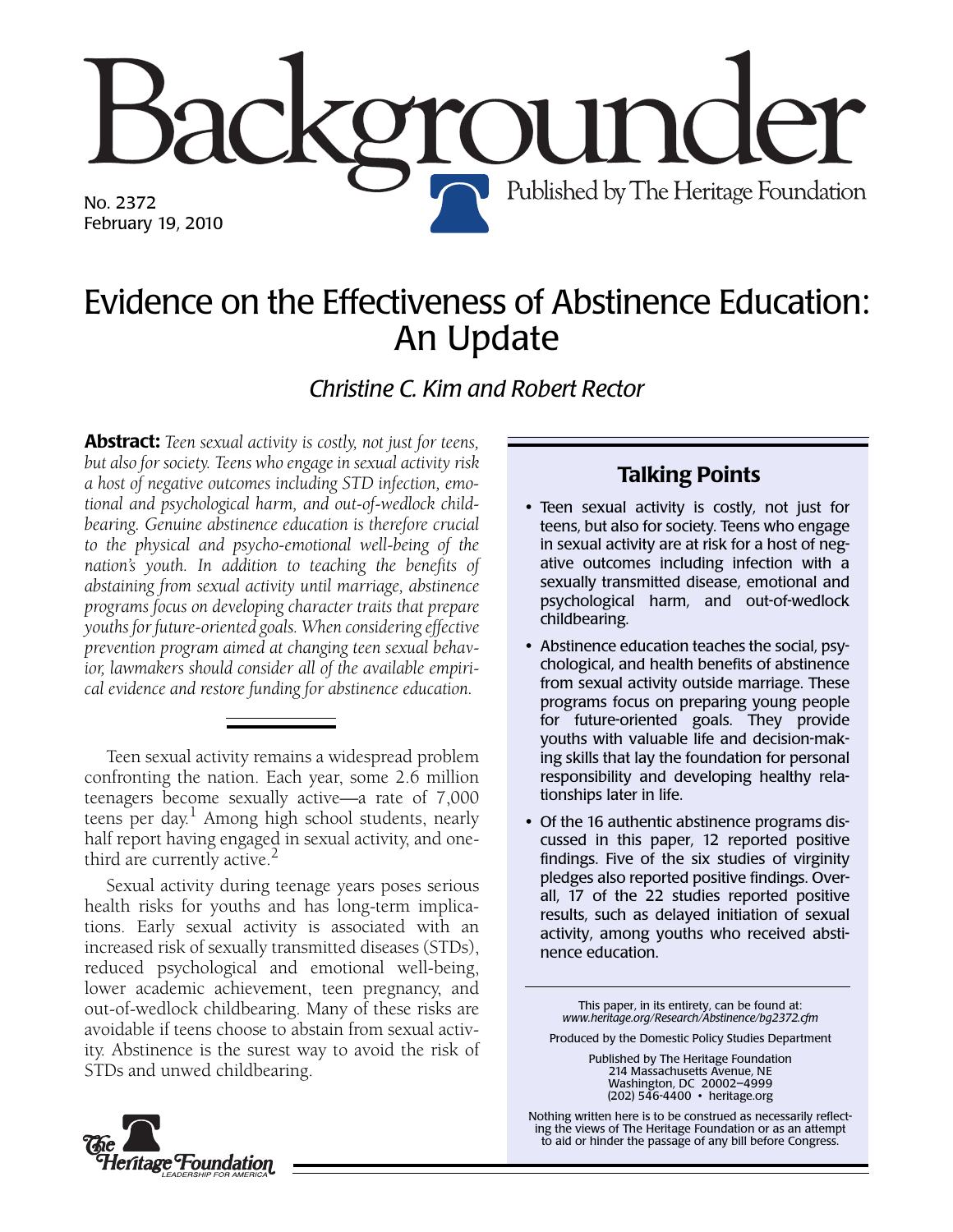Abstinence education "teaches abstinence from sexual activity outside marriage as the expected standard for all school age children" and stresses the social, psychological, and health benefits of abstinence.<sup>3</sup> Abstinence programs also provide youths with valuable life and decision-making skills that lay the foundation for personal responsibility and developing healthy relationships and marriages later in life. These programs emphasize preparing young people for future-oriented goals.

Studies have shown that abstinent teens report, on average, better psychological well-being and higher educational attainment than those who are sexually active. $4$  Delaying the initiation of or reducing early sexual activity among teens can decrease their overall exposure to risks of unwed childbearing, STDs, and psycho-emotional harm. Authentic abstinence programs are therefore crucial to efforts aimed at reducing unwed childbearing and improving youth well-being.

### **Studies of Abstinence Education**

This paper discusses 22 studies of abstinence education. Sixteen studies examined abstinence programs that were primarily intended to teach abstinence. Of these 16 studies, 12 reported positive findings. The other six studies analyzed virginity pledges, and of these six studies, five reported positive findings. Overall, 17 of the 22 studies reported statistically significant positive results, such as delayed sexual initiation and reduced levels of early sexual activity, among youths who have received abstinence education. Five studies did not report any significant results.

In addition to these 22 studies, five other studies have been cited in various reviews of abstinence program evaluations. $5$  However, these five studies are not fully discussed in this paper for several reasons.

First, a 2007 study evaluated a voluntary component of a three-part abstinence program that focused on life skills education. The voluntary component does not represent the core abstinence curriculum of the Heritage Keepers program, but an evaluation of the abstinence curriculum is discussed in this paper. Because the students who participated in the voluntary section had already received the core abstinence education curriculum, the study effectively measured the "incremental impact" of the voluntary component, not the full program impact.<sup>6</sup>

A second study evaluated the Operation Keepsake program in Cleveland. While the study reported positive results (i.e., reduced levels and

- 1. Mark Regnerus, *Forbidden Fruit: Sex & Religion in the Lives of American Teenagers* (New York, N.Y.: Oxford University Press, 2007), p. 3. This calculation is based on data from the National Survey of Family Growth.
- 2. U.S. Department of Health and Human Services, Centers for Disease Control and Prevention, National Youth Risk Behavior Survey, 2007. Those who have engaged in sexual activity during the three months preceding the survey are considered "currently active."
- 3. Section 510 of Title V of the Social Security Act contains eight standards by which all abstinence programs must abide. See U.S. Department of Health and Human Services, Administration for Children and Families, "Fact Sheet: Section 510 State Abstinence Education Program," updated November 6, 2007, at *www.acf.hhs.gov/programs/fysb/content/abstinence/ factsheet.htm* (March 13, 2007).
- 4. Denise D. Hallfors, Martha W. Waller, Carol A. Ford, Carolyn T. Halpern, Paul H. Brodish, and Bonita Iritani, "Adolescent Depression and Suicide Risk: Association with Sex and Drug Behavior," *American Journal of Preventative Medicine*, Vol. 27, No. 3 (October 2004), pp. 224–230; Denise D. Hallfors, Martha W. Waller, Daniel Bauer, Carol A. Ford, and Carolyn T. Halpern, "Which Comes First in Adolescence—Sex and Drugs or Depression?" *American Journal of Preventative Medicine*, Vol. 29, No. 3 (October 2005), pp. 163–170; Joseph J. Sabia and Daniel I. Rees. "The Effect of Sexual Abstinence on Female Educational Attainment," *Demography*, Vol. 46, No. 4 (November 2009), pp. 695–715; and Robert Rector and Kirk Johnson, "Teenage Sexual Abstinence and Academic Achievement," paper presented at the Ninth Annual Abstinence Clearinghouse Conference, August 2005, at *www.heritage.org/Research/Welfare/upload/84576\_1.pdf*.
- 5. Lauren Sue Scher, Rebecca A. Maynard, and Matthew Stagner, "Interventions Intended to Reduce Pregnancy-Related Outcomes Among Teenagers," Campbell Collaboration, updated April 2006, at *www.campbellcollaboration.org/doc-pdf/ teenpregreview\_\_dec2006.pdf* (January 17, 2008); Douglas Kirby, "Emerging Answers 2007," National Campaign to Prevent Teen and Unplanned Pregnancy, November 2007, at *www.thenationalcampaign.org/EA2007* (February 27, 2008).

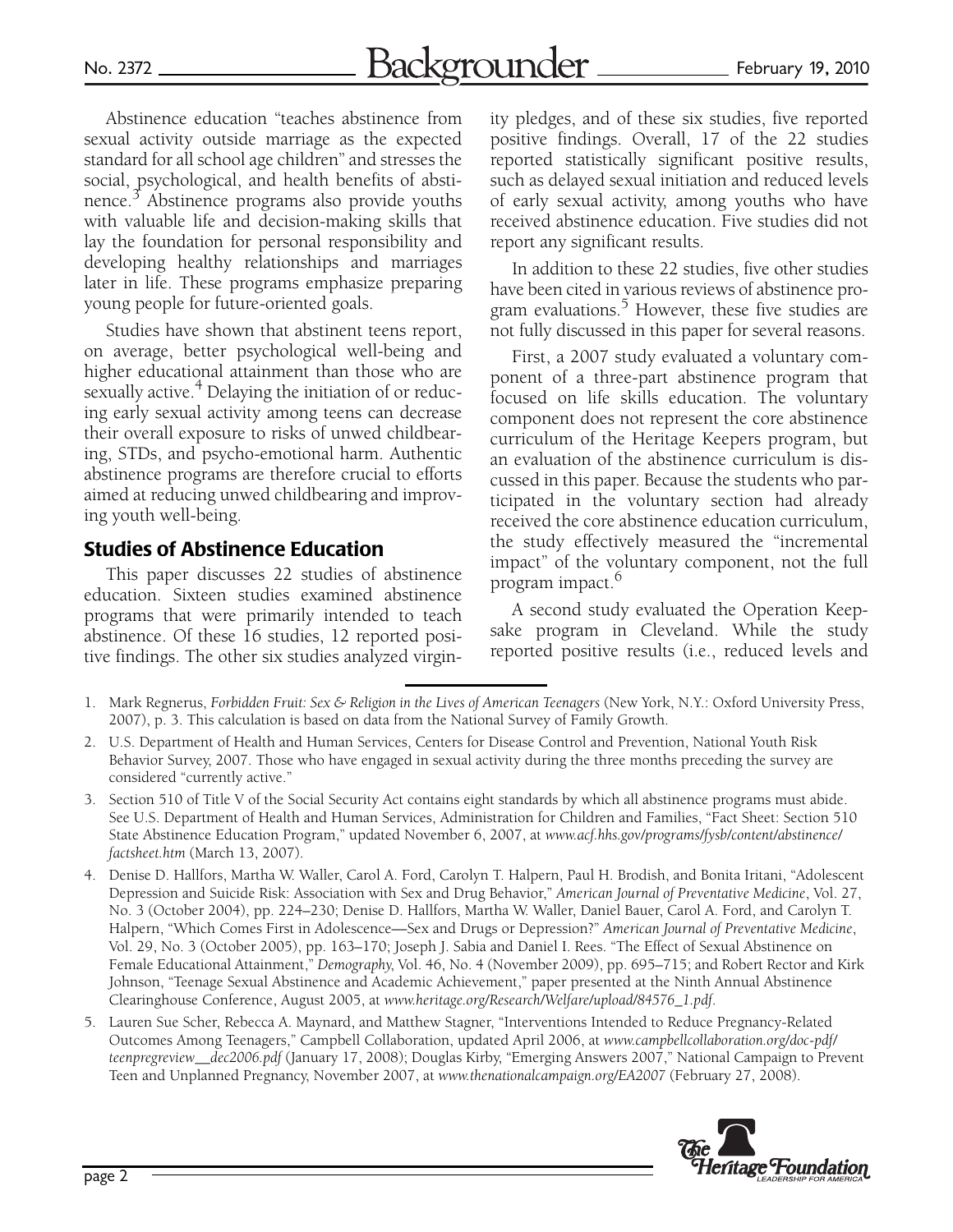delayed initiation of sexual activity), the statistical significance of findings was less certain. While the findings were positive, they were statistically significant at only the 94 percent and 93 percent confidence levels—below the standard 95 percent confidence threshold.<sup>7</sup> An evaluation of For Keeps, an updated version of Operation Keepsake, is discussed in this paper.

A third study examined a teen pregnancy prevention program in Denmark, South Carolina, in the early 1980s.<sup>8</sup> Although teen pregnancy rates declined during the early intervention period, the results cannot be meaningfully interpreted because of the uncertain nature of the services received by the students.

A fourth study examined a Canadian program, which was designed as a traditional sex education program but was delivered without a contraception component in the evaluation's specific context.<sup>9</sup>

Finally, a fifth study analyzed the Postponing Sexual Involvement program in Atlanta in the mid-1980s.<sup>10</sup> Although the study reported positive findings (i.e., delayed onset of sexual activity), the content of the program has been questioned. For example, was the intervention a pure abstinence program, or were other components critical?

### **Study Design**

The research field of abstinence program evaluation is developing, so only a handful of programs has been evaluated thus far.<sup>11</sup> Currently, several hundred abstinence programs are in operation nationwide. These programs vary substantially in the youth populations that they serve, in their implementation, and in their curricula. Importantly, the few evaluated programs inadequately represent the spectrum of abstinence programs. Consequently, the available findings are mostly generalizable to the specific conditions under which those particular programs were implemented and to the youth populations that they served.

The studies discussed in this paper used a variety of research methods to assess the degree to which specific abstinence programs influenced teen sexual behavior.<sup>12</sup>

9. B. Helen Thomas, Alba Mitchell, and M. Corinne Devlin, "Small Group Sex Education: The McMaster Teen Program," in Brent C. Miller, Josefina J. Card, Roberta L. Paikoff, and James C. Peterson, eds., *Preventing Adolescent Pregnancy: Model Programs and Evaluations* (Newbury Park, Calif.: Sage Publications, Inc., 1992), pp. 28–52. According to the study, contraception was not taught because at the time this subject was not within Ontario Ministry of Education guidelines for seventh and eighth grade students.

- 10. Marion Howard and Judith Blamey McCabe, "Helping Teenagers Postpone Sexual Involvement," *Family Planning Perspectives*, Vol. 22, No. 1 (January–February 1990), pp. 21–26.
- 11. A 2006 Government Accountability Office report notes that "the efforts to study and build a body of research on the effectiveness of most abstinence education programs have been under way for only a few years, in part because grants under the two programs that account for the largest portion of federal spending on abstinence—the State Program [Title V] and the Community-Based Program—were not awarded until 1998 and 2001, respectively." U.S. Government Accountability Office, *Abstinence Education: Efforts to Assess the Accuracy and Effectiveness of Federally Funded Programs*, GAO–07–87, October 2006, pp. 20 and 31, at *www.gao.gov/new.items/d0787.pdf* (April 16, 2008).
- 12. A number of studies have analyzed changes in teens' intentional behavior, such as attitude toward abstinence, characteristics important to behavioral change, self-efficacy, and STD knowledge. The present analysis reports only studies that measured actual behavioral outcomes.



<sup>6.</sup> Melissa A. Clark, Christopher Trenholm, Barbara Devaney, Justin Wheeler, and Lisa Quay, "Impacts of the Heritage Keepers Life Skills Education Component," Mathematica Policy Research, August 2007, p. 1, at *www.mathematica-mpr.com/ publications/PDFs/heritagekeepers08-07.pdf* (February 27, 2008).

<sup>7.</sup> Elaine Borawski *et al.*, "Evaluation of the Teen Pregnancy Prevention Programs Funded Through the Wellness Block Grant (1999–2000)," Case Western Reserve University School of Medicine, Center for Health Promotion Research, Department of Epidemology and Biostatistics, March 23, 2001.

<sup>8.</sup> Helen P. Koo, George H. Dunteman, Cindee George, Yvonne Green, and Murray Vincent, "Reducing Adolescent Pregnancy Through a School- and Community-Based Intervention: Denmark, South Carolina, Revisited," *Family Planning Perspectives*, Vol. 26, No. 5 (September–October 1994), pp. 206–211 and 217.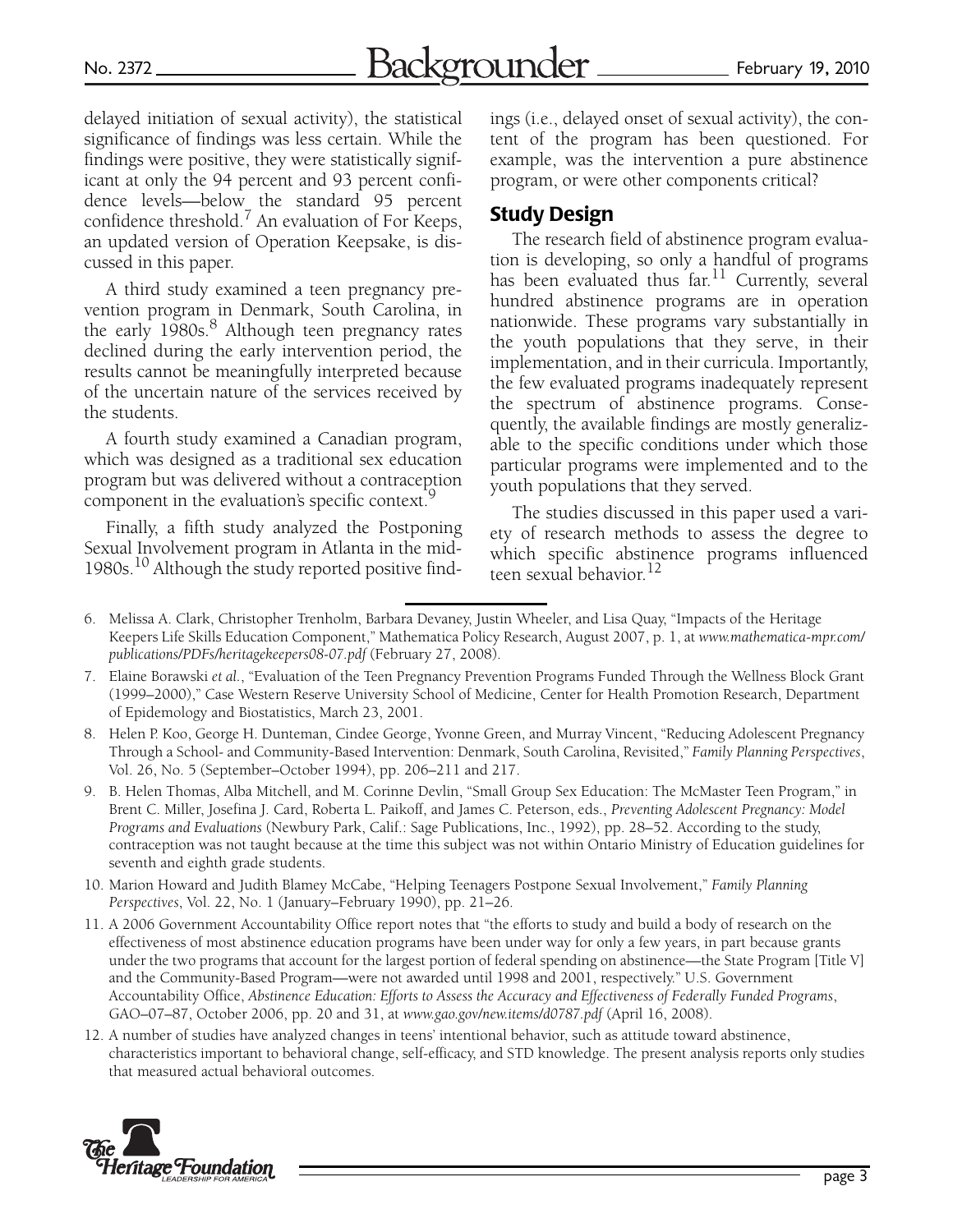Experimental studies have the most rigorous evaluation design. A true experiment enables the researchers to draw conclusions about the program's impact with a high degree of confidence. To simulate the scenario of how abstinence program participants would have behaved if they had not received any abstinence education, an experiment randomly assigns youths to receive or not to receive abstinence education. In theory, random assignment eliminates any systematic differences between the intervention group and the control group, making the two virtually identical except for the intervention—in this case, abstinence education. In reality, well-designed and well-implemented experiments are few. This is particularly true for abstinence program evaluation.<sup>13</sup>

Most of the evaluations reported in this analysis are quasi-experiments, which incorporate certain elements of experimental design, such as identifying a comparable group of youths for comparison and using statistical methods to account for pre-intervention differences between youths who received abstinence education and those who did not.

Quasi-experimental studies adjust for a host of observable factors other than abstinence education that might confound the results. Depending on the rigor of the evaluation design and the adequacy of the statistical analysis employed by the researchers, the degree of confidence with which conclusions may be drawn about the findings from non-experimental studies can vary. Consequently, all findings should be interpreted with the full context of the program and evaluation in view.

The virginity pledge studies used a longitudinal survey of self-reported data.<sup>14</sup> The longitudinal survey followed the same group of individuals from adolescence to young adulthood. The pledge studies applied various statistical methods to estimate the underlying relationship between pledging during adolescence and behavioral outcomes in young adulthood.

This paper focuses on the significant positive behavioral outcomes as reported by the studies, such as delayed onset of sexual activity, reduced levels of early sexual activity, and fewer sexual partners among adolescents.<sup>15</sup> In addition, this paper discusses five studies that reported no significant impact. (For a list of the studies, summary findings, and evaluation design characteristics, see the Appendix and the Reference List.)

While abstinence programs emphasize the message of abstinence until marriage as the standard for all school-age children, simply delaying the initiation or reducing current levels of sexual activity among teens can decrease teens' overall exposure to the risk of physical and psycho-emotional harm.

### **Studies That Reported Positive Behavioral Change**

Positive behavioral changes were reported in 12 studies of abstinence programs. (See the Appendix and Reference List.)

**Abstinence-only Intervention.** A 2010 study in the medical journal *Archives of Pediatrics and Adolescent Medicine*, published by the American Medical Association, concludes that an "abstinence-only intervention reduced sexual initiation" as well as recent sexual activity among a group of African-American adolescents.16 Two years after attending an eight-hour abstinence program, about one-third of the participants had initiated sexual activity, compared to nearly onehalf of the non-participants who enrolled in a general health program. That is, the abstinence program reduced the rate of sexual initiation by onethird. Moreover, abstinence program participants

<sup>16.</sup> John B. Jemmott III, Loretta S. Jemmott, and Geoffrey T. Fong. "Efficacy of a Theory-Based Abstinence-Only Intervention over 24 Months," Archives of Pediatrics and Adolescent Medicine, Vol. 164, No. 2 (February 2010), pp. 156, 157.



<sup>13.</sup> See Scher *et al.*, "Interventions Intended to Reduce Pregnancy-Related Outcomes Among Teenagers."

<sup>14.</sup> The reliability of self-reported data on youth sexual behavior has been raised as an issue. See Janet E. Rosenbaum, "Reborn a Virgin: Adolescents' Retracting of Virginity Pledges and Sexual Histories," *American Journal of Public Health*, Vol. 96, Issue 6 (June 2006), pp. 1098–1103.

<sup>15.</sup> Findings are considered statistically significant if they have a statistical confidence level of 95 percent or greater. Some of the studies reporting positive results also reported non-significant results, which are included in the Appendix.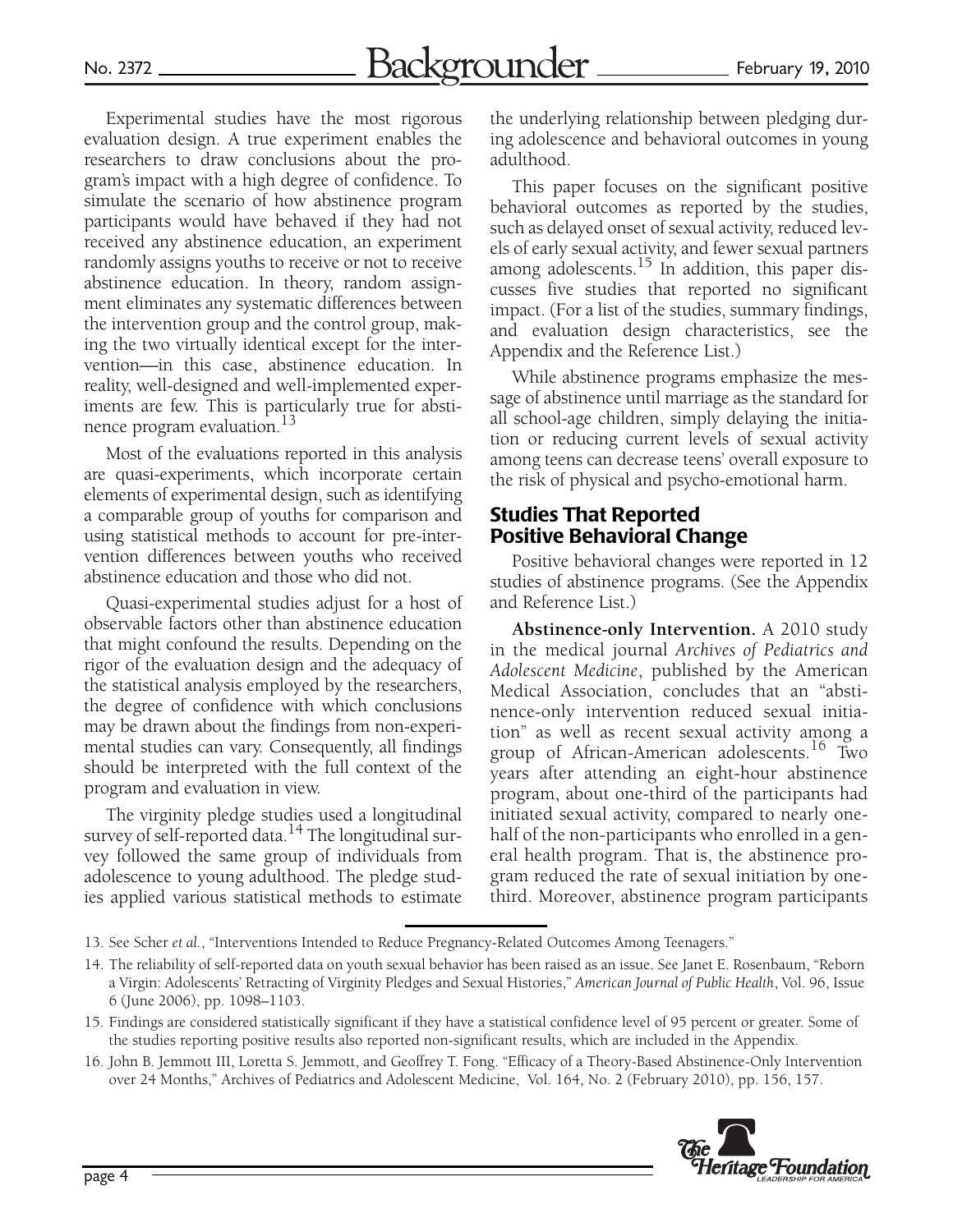who became sexually active were not less likely to use contraception.

By contrast, the study also evaluated two alternative interventions, one that only taught contraception (i.e., the "safe sex" approach) and another that contained both abstinence and contraception content (i.e., comprehensive sex education), and found that neither program delayed or reduced teen sexual activity.<sup>17</sup> Furthermore, these programs, whose main emphasis is on contraception, failed to increase use among adolescents.

The study implemented a randomized controlled experiment, the gold standard for such evaluations. Six hundred sixty-two sixth- and seventh-grade African-American students participated in the experiment. These students attended four public middle schools that served low-income communities in a northeastern U.S. city. Students were randomly assigned to attend an eight-hour abstinenceonly program, an eight-hour "safe sex" program that promoted contraception, an eight- or twelve-hour comprehensive sex education program that taught both abstinence and contraception, or an eighthour general health class without any sex education content, which served as the control group.

**Reasons of the Heart.** Taught over 20 class periods by certified and program-trained health educators, the Reasons of the Heart (ROH) curriculum focuses on individual character development and teaches adolescents the benefits that are associated with abstinence until marriage.

A 2008 study evaluated the ROH curriculum's impact on adolescent sexual activity among seventh grade students in three suburban northern Virginia public schools.<sup>18</sup> The researchers also collected data on a comparison group of seventh grade students in two nearby middle schools that did not participate in the program. Students in those schools instead received the state's standard family life education, which included two videos on HIV/ STD prevention and one on abstinence.

The evaluators surveyed seventh grade students in all five schools before and after the program. They found that, a year after the program, 32 (9.2 percent) of the 347 ROH students who were virgins at the initial survey had initiated sexual activity, compared with 31 (or 16.4 percent) of the 189 comparison group students. Controlling for the differences between the comparison group and ROH students,<sup>19</sup> the study reported that ROH students were half as likely as comparison group students to initiate sexual activity.<sup>20</sup> The evaluators concluded, "This result appears to compare favorably to the reductions in initiation achieved by some of the abstinence programs [evaluated in earlier studies]. $"^{\text{21}}$ 

**Sex Can Wait.** Sex Can Wait is a three-series abstinence education program with one series for upper-elementary students, a second for middle school students, and a third for high school students. The Sex Can Wait program lasts five weeks and offers lessons on character building, important life skills, and reproductive biology.

A 2006 study evaluated the program's long-term (18-month) impact on adolescent sexual behavior.<sup>22</sup> The researchers compared students who participated in Sex Can Wait to those who received

<sup>22.</sup> George Denny and Michael Young, "An Evaluation of an Abstinence-Only Sex Education Curriculum: An 18-Month Follow-Up," *Journal of School Health*, Vol. 76, No. 8 (October 2006), pp. 414–422.



<sup>17.</sup> The study reports that a twelve-hour comprehensive sex education program appeared to have a marginally significant (at 94 percent confidence level) effect on reducing recent sex. The study examined other outcomes as well, which are listed in the Appendix.

<sup>18.</sup> Stan Weed, Irene H. Ericksen, Allen Lewis, Gale E. Grant, and Kathy H. Wibberly, "An Abstinence Program's Impact on Cognitive Mediators and Sexual Initiation," *American Journal of Health Behavior*, Vol. 31, No. 1 (2008), pp. 60–73.

<sup>19.</sup> Students in the comparison group and ROH students matched on 10 of the 12 demographic and attitudinal characteristics measured. The comparison group had a higher proportion of African–American students. Comparison group students also felt they would have more opportunity for sex in the coming year.

<sup>20.</sup> The odds ratio was 0.413, and the relative risk ratio was 0.457. The finding is statistically significant at the 99.2 percent confidence level.

<sup>21.</sup> Weed *et al.*, "An Abstinence Program's Impact on Cognitive Mediators and Sexual Initiation," p. 70.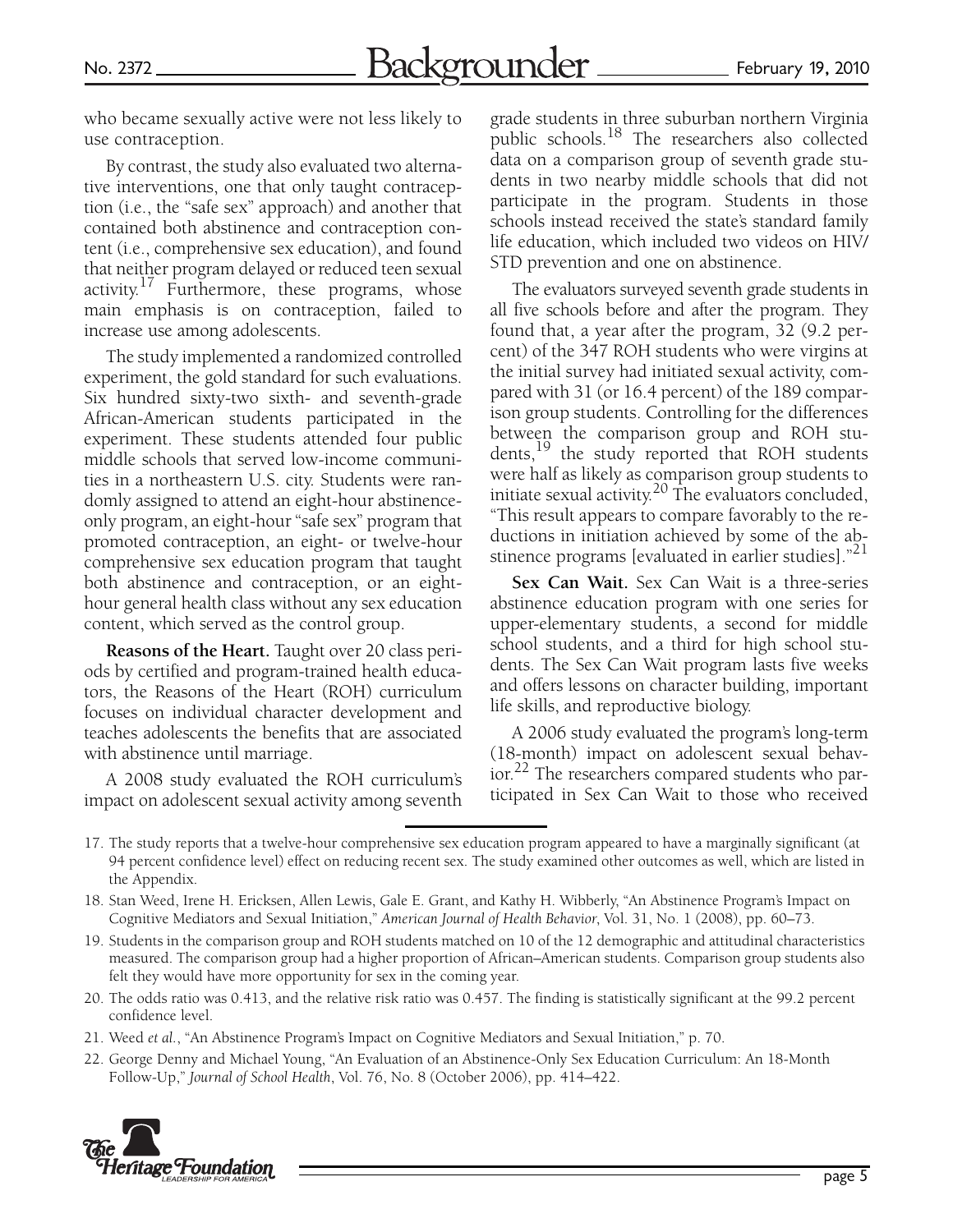their school districts' standard sex education curricula on two behavioral outcomes: overall abstinence and abstinence during the last 30 days. As the authors noted, "the study compared the effects of the Sex Can Wait curriculum to 'current practice' rather than true 'control conditions."<sup>23</sup>

The researchers found that, 18 months after the program, upper-elementary students who participated in Sex Can Wait were less likely than non-participants to report engaging in recent sexual activity. Among middle school students, participants were also less likely than non-participants to report engaging in sexual activity ever and in the preceding month before the 18-month follow-up. Finally, among high school students, the authors found reduced levels of sexual activity in the short term but not in the 18-month follow-up. $24$ 

**Heritage Keepers.** Heritage Keepers is a primary prevention abstinence program for middle school and high school students. The program offers an interactive three-year, two-level curriculum.

To assess Heritage Keepers' impact, a group of evaluators compared some 1,200 virgin students who attended schools that faithfully implemented the program to some 250 students in demographically and geographically comparable schools who did not receive the abstinence intervention.<sup>25</sup> One year after the program, 14.5 percent of Heritage Keepers students had become sexually active compared with 26.5 percent of the comparison group.

Overall, Heritage Keepers students "were about one-half as likely" as comparison group students to initiate sex after adjusting for pre-program differences between the two groups.<sup>26</sup> The study found similar results in subsets of African–American students, Caucasian students, boys, and girls.

**For Keeps.** A study published in 2005 evaluated the For Keeps curriculum as implemented in five urban and two suburban middle schools in the Midwest.<sup>27</sup> Schools were assigned by the school districts to receive the program, which was part of a county-wide teen pregnancy prevention initiative.

Taught by outside facilitators, For Keeps was a five-day curriculum with 40-minute sessions that focused on character development and the benefits of abstinence and tried to help students understand how pregnancy and sexually transmitted diseases can impede their long-term goals. It also emphasized the psycho-emotional and economic consequences of early sexual activity. The curriculum was intended both for students who had become sexually active and for those who had not.

The evaluation collected data on all students through a pretest survey, and some 2,000 youths (about 70 percent of those who took the pretest survey) responded to a follow-up survey conducted about five months after the program ended.<sup>28</sup> Among youths who engaged in any sexual behavior during the follow-up period, some who participated in For Keeps reported a reduction in "the amount of

26. The finding was statistically significant at the 99 percent confidence level and above. Students in the comparison group were at somewhat higher risk of early sexual activity than program participants were. However, the authors used statistical methods to control for the differences between the two groups.

27. Elaine A. Borawski, Erika S. Trapl, Loren D. Lovegreen, Natalie Colabianchi, and Tonya Block, "Effectiveness of Abstinence-Only Intervention on Middle School Teens," *American Journal of Health Behavior*, Vol. 29, No. 5 (September/ October 2005), pp. 423–434.



<sup>23.</sup> *Ibid.,* p. 415.

<sup>24.</sup> These findings were statistically significant at the 95 percent confidence level and above.

<sup>25.</sup> Stan E. Weed, Irene H. Ericksen, and Paul James Birch, "An Evaluation of the Heritage Keepers Abstinence Education Program," Institute for Research and Evaluation (Salt Lake City), November 2005, at *www.heritageservices.org/ Stan%20Weed's%20HHS%20Conference%20article.pdf* (December 1, 2006). Presented at a national conference, this study was reviewed by a team of program evaluation experts selected through an external consultant by the Office of Population Affairs in the U.S. Department of Health and Human Services. The Heritage Keepers program also includes a voluntary life skills education component. The participants were youths who had already received the Heritage Keepers abstinence program. Mathematica Policy Research evaluated the skills life education component, which measured the *marginal* impact of this component as all participants had already received the Heritage Keepers abstinence program. Because the life skills education does not represent the core Heritage Keepers abstinence program, its evaluation is not discussed in this paper.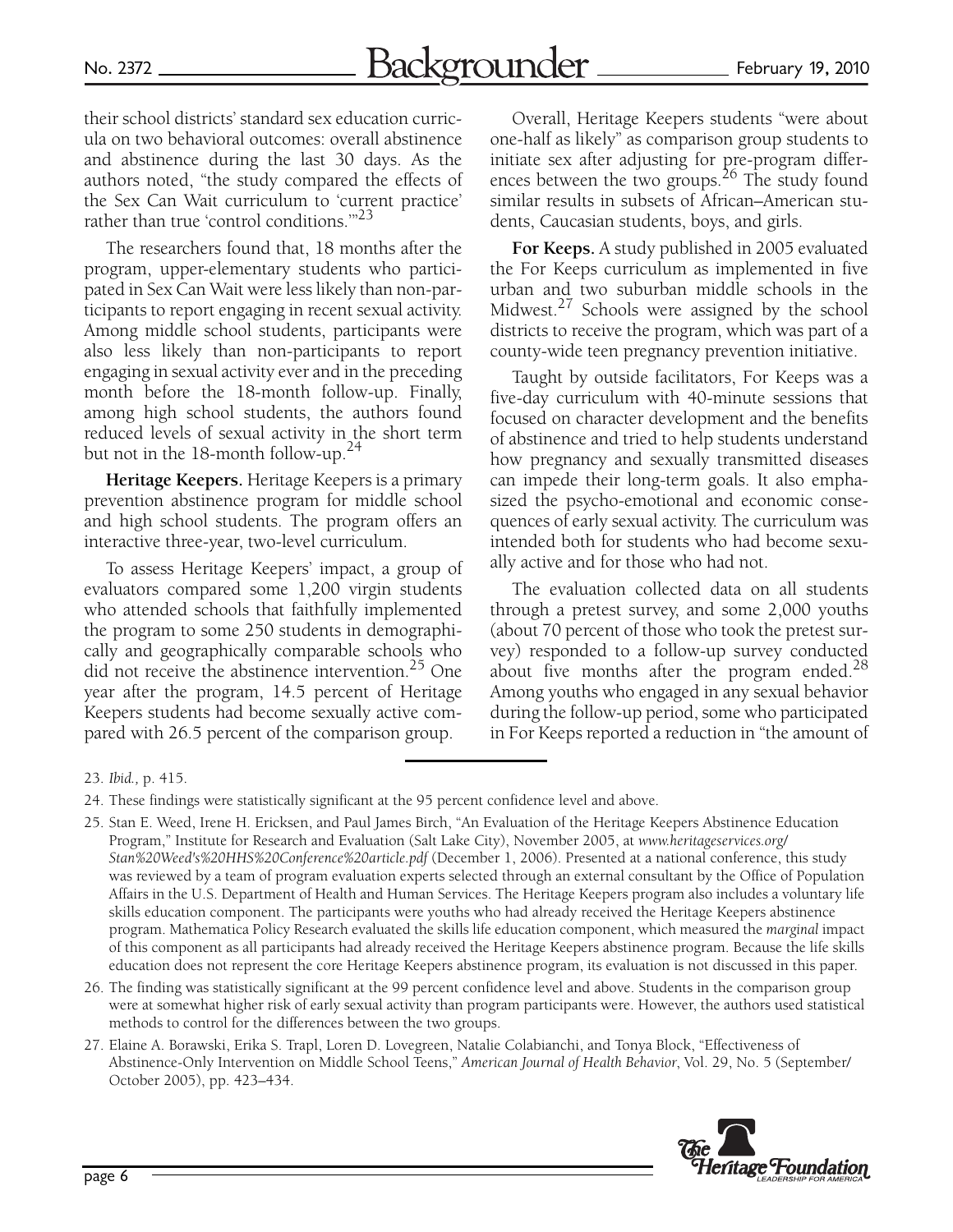casual sex, as evidenced by fewer episodes of sex and fewer sexual partners" during the evaluation period,29 although program participants did not differ from non-participants in the likelihood of engaging in sexual activity during the follow-up interval.30

**Best Friends.** The Best Friends (BF) program began in 1987 and operates in about 90 schools across the United States. The Best Friends curriculum is an abstinence-based character-building program for girls starting in the sixth grade and offers a variety of services such as group discussions, mentoring, and community activities. Discussion topics include friendship, love and dating, self-respect, decision making, alcohol and drug abuse, physical fitness and nutrition, and AIDS/STDs. The curriculum's predominant theme is encouraging youths to abstain from high-risk behaviors and sexual activity.

A 2005 study evaluated the District of Columbia's Best Friends program, which operated in six of the District's 20 middle schools. $31$  The study compared data on BF participants to data from the Youth Risk Behavior Surveys (YRBS) conducted for the District. When the authors of the study compared Best Friends schools to District schools that did not have the program, they found that Best Friends schools tended to be located in the more disadvantaged sections of the city and were academically comparable to or slightly worse than the District's middle schools in general.

Adjusting for the survey year, students' age, grade, and race and ethnicity, the study reported that Best Friends girls were nearly 6.5 times more likely to abstain from sexual activity than YRBS respondents. They were 2.4 times more likely to abstain from smoking, 8.1 times more likely to abstain from illegal drug use, and 1.9 times more likely to abstain from drinking. $32$ 

**Not Me, Not Now.** Not Me, Not Now, a community-wide abstinence intervention program, targeted children ages nine through 14 in Monroe County, New York, which includes the city of Rochester. The Not Me, Not Now program devised a mass communications strategy to promote the abstinence message through paid television and radio advertising, billboards, posters distributed in schools, educational materials for parents, an interactive Web site, and educational sessions in school and community settings. The program had five objectives: raising awareness of the problem of teen pregnancy, increasing understanding of the negative consequences of teen pregnancy, developing resistance to peer pressure, promoting parent– child communication, and promoting abstinence among teens.

<sup>32.</sup> All results were statistically significant at the 99.99 percent and higher confidence level. The study's evaluator conducted further analyses on the possibility of spurious program effects. When the sample consisted only of students who remained in the program throughout the year, excluding students who joined the program in mid-year, Best Friends girls were still less likely to report smoking, using illegal drugs, drinking, or engaging in sexual activity. Furthermore, compared with girls who completed the Best Friends program, those who dropped out were *not* more likely to smoke, use illegal drugs, drink, and engage in sexual activity. Girls who dropped out were also more likely to be older. Even when the evaluator artificially increased the incidence of these four risk behaviors among Best Friends participants at the baseline by 100 percent, the hypothetical estimates with the 100 percent increase would still be lower than the actual incidents among YRBS respondents.



<sup>28.</sup> The program group had a higher proportion of suburban students, and the follow-up interval for the program group averaged five days longer than the comparison group. Students who completed the follow-up survey were also more likely to be female, younger, white, living with two parents, suburban, and more abstinence-oriented.

<sup>29.</sup> Borawski *et al.*, "Effectiveness of Abstinence-Only Intervention on Middle School Teens," pp. 429–431. Frequency of sexual activity was measured by the likelihood of engaging in six or more episodes versus the likelihood of engaging in five or less episodes during the evaluation period. The number of sexual partners was measured by the likelihood of having two or more sexual partners during the evaluation period. The findings were statistically significant at the 95 percent confidence level and above.

<sup>30.</sup> This was the finding for the entire sample, the sub-sample of virgins, and the sub-sample of sexually active youths.

<sup>31.</sup> Robert Lerner, "Can Abstinence Work? An Analysis of the Best Friends Program," *Adolescent & Family Health*, Vol. 3, No. 4 (April 2005), pp. 185–192.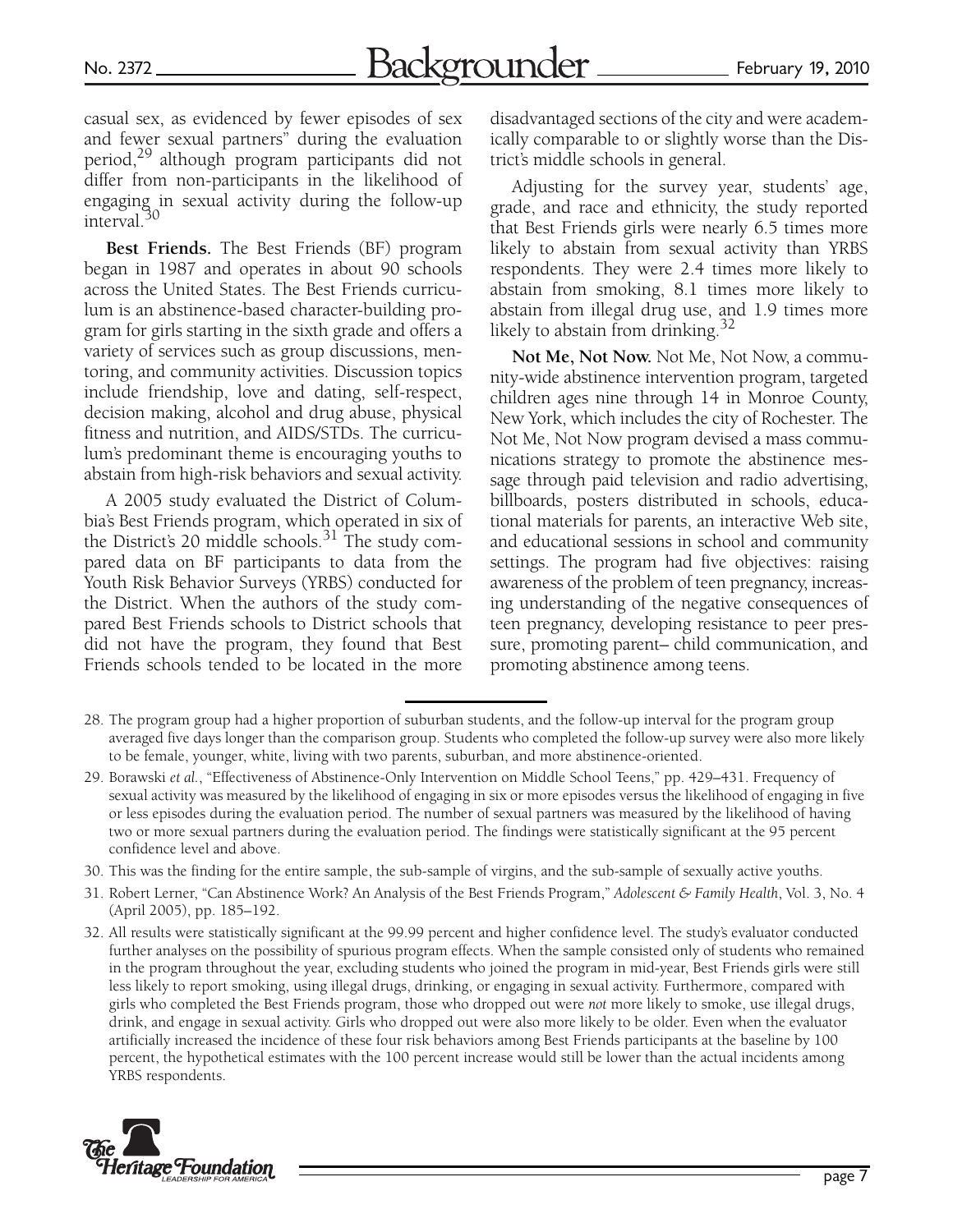Not Me, Not Now was effective in reaching early teens, with some 95 percent of the target audience in the county reporting that they had seen a Not Me, Not Now ad. During the intervention period, there was a statistically significant positive shift in attitudes among pre-teens and early teens in the county.

The sexual activity rate of 15-year-olds across the county dropped by a statistically significant amount, from 46.6 percent to 31.6 percent, during this period.<sup>33</sup> The pregnancy rate for girls ages  $15$ through 17 in Monroe County fell by a statistically significant amount, from 63.4 pregnancies per 1,000 girls to 49.5 pregnancies per 1,000. The teen pregnancy rate fell more rapidly in Monroe County than in comparison counties and upstate New York in general, and the differences in the rates of decrease were statistically significant.<sup>34</sup>

**Abstinence by Choice.** Abstinence by Choice operated in 20 schools in the Little Rock area of Arkansas. The program targeted seventh, eighth, and ninth grade students and reached about 4,000 youths each year. The curriculum included a fiveday workshop with speakers, presentations, skits, videos, and an adult mentoring component.

A 2001 evaluation analyzed a sample of 329 students and found that only 5.9 percent of eighth grade girls who had participated in Abstinence by Choice a year earlier had initiated sexual activity compared with 10.2 percent of non-participants. Among eighth grade boy participants, 15.8 percent had initiated sexual activity, compared with 22.8 percent among non-participating boys.<sup>35</sup> (The sexual activity rate of students in the program was compared with the rate of sexual activity among control students in the same grade and schools prior to commencement of the program.)

**HIV Risk-Reduction Intervention.** A 1998 study evaluated a two-day abstinence-based HIV risk-reduction intervention. The program was delivered to some 200 African–American middle school students in Philadelphia.<sup>36</sup> Students volunteered to participate in a weekend health promotion program, and the volunteers were then randomly assigned to an abstinence education program, a safer-sex education program, or a regular health program (the control group) delivered by trained adult and peer (high school student) facilitators.

The researchers found that, during the threemonth follow-up, students in the abstinence pro-

<sup>36.</sup> John B. Jemmott III, Loretta Sweet Jemmott, and Geoffrey T. Fong, "Abstinence and Safer Sex HIV Risk-Reduction Interventions for African American Adolescents: A Randomized Controlled Trial," *JAMA*, Vol. 279, No. 19 (May 20, 1998), pp. 1529–1536. The study also measured condom use. For the three follow-ups, the study reported three sets of 24 comparison estimates. One of the 24 comparison estimates between the abstinence and control groups was statistically different, favoring the abstinence group. Ten of the 24 comparison estimates between the safer-sex and control groups were statistically different, favoring the safer-sex group. Three of the 24 comparison estimates between the abstinence and safer-sex groups were statistically different, favoring the safer-sex group.



<sup>33.</sup> Laura Kahn *et al.*, "Youth Risk Behavior Surveillance—United States 1997," Centers for Disease Control and Prevention *Morbidity and Mortality Weekly Reports*, Vol. 47, 1998, pp. 1–89.

<sup>34.</sup> Andrew Doniger, John S. Riley, Cheryl A. Utter, and Edgar Adams, "Impact Evaluation of the 'Not Me, Not Now' Abstinence-Oriented, Adolescent Pregnancy Prevention Communications Program, Monroe County, N.Y.," *Journal of Health Communication*, Vol. 6, No. 1 (January–March 2001), pp. 45–60. One caveat is that the study did not assess trend data on the counties prior to the intervention campaign. With only one pre-intervention data point (1992 data on sexual activity rates and 1993 data on pregnancy rates), the study cannot completely rule out the possibility that the declines would have occurred independent of the campaign. Both the shift in attitudes and the decline in sexual activity rate were statistically significant at the 95 percent confidence level. The differences between the rates of decline in adolescent pregnancy in Monroe County and the other geographic areas were statistically significant at the 95 percent to 99 percent confidence levels.

<sup>35.</sup> Stan E. Weed, "Title V Abstinence Education Programs: Phase I Interim Evaluation Report to Arkansas Department of Health, Institute for Research and Evaluation," October 15, 2001. The study did not adjust for the differences between program participants and non-participants. The written report does not include data on statistical significance, but data provided by Dr. Weed to the authors of this paper showed that the program's effects in reducing the onset of sexual activity were statistically significant at the 98 percent confidence level.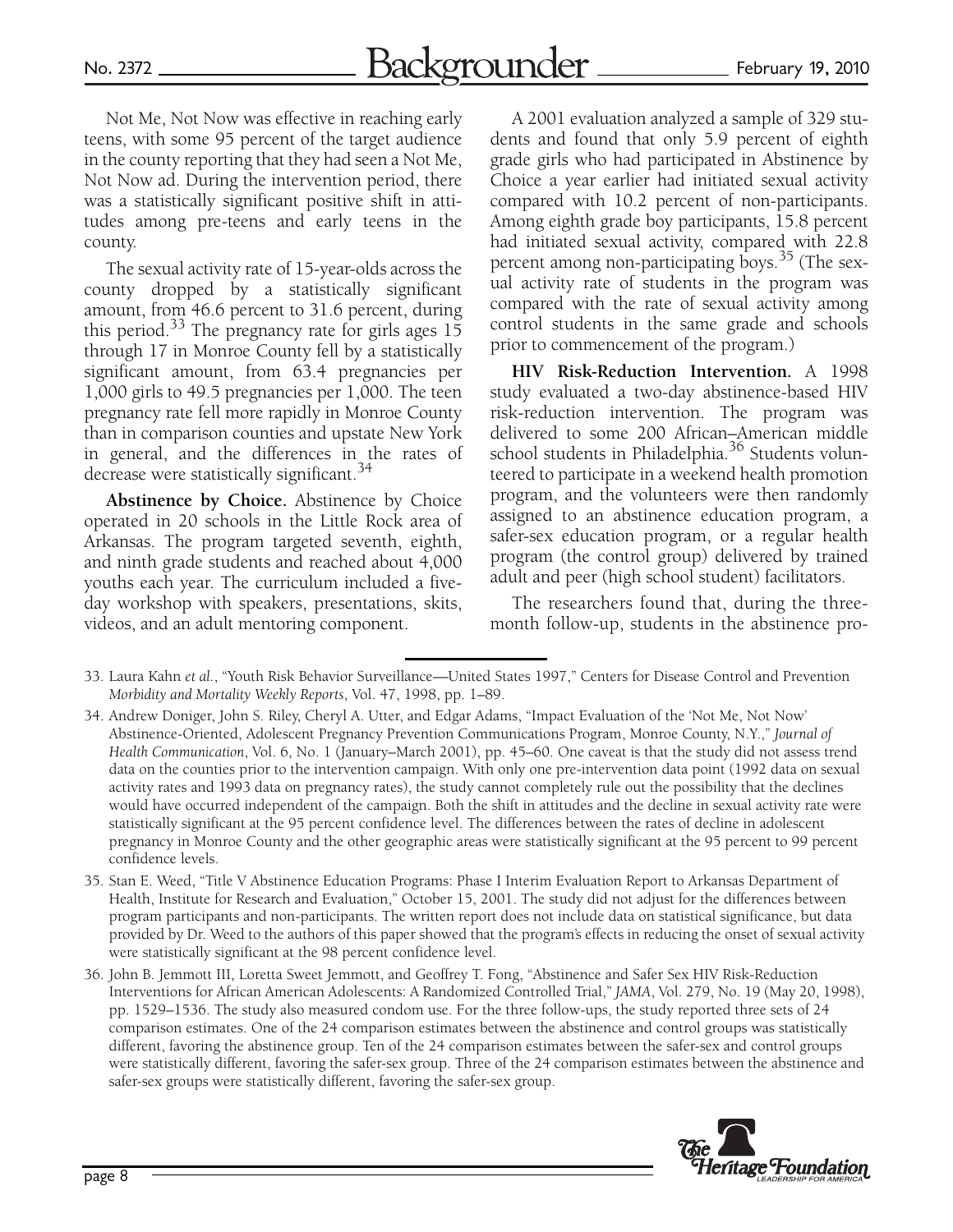grams were less likely to report having engaged in recent sexual activity compared with students in the control group and that they were marginally less likely to report having engaged in recent sexual activity compared to students in the safer-sex program.<sup>37</sup>

Although the three groups generally did not differ in their reports of sexual activity in the preceding three months during the six-month and 12 month follow-ups, the researchers did report that, among students who had sexual experience before the intervention, those in the safer-sex group reported fewer days of sexual activity on average than students in the control group and the abstinence group reported.

**Stay SMART.** Delivered to Boys and Girls Clubs of America participants, Stay SMART integrated abstinence education with substance-use prevention and incorporated instructions on general life skills as well. The 12-session curriculum, led by Boys and Girls Club staff, used a postponement approach to early sexual activity and targeted both sexually experienced and sexually inexperienced adolescents. Participation in Boys and Girls Clubs and Stay SMART was voluntary.

A 1995 study evaluated Stay SMART's impact on adolescent sexual behavior. The study measured the sexual attitudes and behavior of more than 200 youths who participated in Stay SMART or Stay SMART plus the boosters and compared their outcomes to some 100 youths who did not participate in Stay SMART but were still involved in the Boys and Girls Clubs.<sup>38</sup> The analysis controlled for demographic and baseline characteristics to test for the program's independent effect on adolescent sexual behavior and attitudes.

The study found that, two years after the program, youths who had engaged in prior sexual activity and participated in the stand-alone Stay SMART program exhibited reduced levels of recent sexual activity compared with non-participants and, interestingly, participants in the Stay SMART-plus-boosters program as well.<sup>39</sup> Among participants who were virgins prior to the program, the study did not find a statistically significant program effect.

**Project Taking Charge.** Project Taking Charge was a six-week abstinence curriculum delivered in home economics classes during the school year. It was designed for use in low-income communities with high rates of teen pregnancy. The curriculum contained elements on self-development; basic information about sexual biology (e.g., anatomy, physiology, and pregnancy); vocational goal-setting; family communication; and values instruction on the importance of delaying sexual activity until marriage.

The program was evaluated in Wilmington, Delaware, and West Point, Mississippi, based on a small sample of 91 adolescents.<sup>40</sup> Control and experimental groups were created by randomly assigning classrooms either to receive or not to receive the program. The students were assessed immediately before and after the program and at a six-month follow-up. In the six-month follow-up, Project Taking Charge was shown to have had a statistically significant effect in increasing adolescents' knowledge of the problems associated with teen pregnancy, the problems of sexually transmitted diseases, and reproductive biology.

The program may also have delayed the onset of sexual activity among some of the participants. About 23 percent of participants who were virgins

<sup>40.</sup> Stephen R. Jorgensen, Vicki Potts, and Brian Camp, "Project Taking Charge: Six-Month Follow-Up of a Pregnancy Prevention Program for Early Adolescents," *Family Relations*, Vol. 42, No. 4 (October 1993), pp. 401–406.



<sup>37.</sup> The findings from the comparison between the abstinence and control groups were statistically significant at the 98 percent confidence level. However, the findings from the comparison between the abstinence and safer-sex groups were statistically significant only at the 92 percent and 94 percent confidence levels.

<sup>38.</sup> Tena L. St. Pierre, Melvin M. Mark, D. Lynne Kaltreider, and Kathryn J. Aikin, "A 27-Month Evaluation of a Sexual Activity Prevention Program in Boys & Girls Clubs Across the Nation," *Family Relations*, Vol. 44, No. 1 (January 1995), pp. 69–77.

<sup>39.</sup> This finding was statistically significant at the 99 percent and above confidence level. The sub-sample of non-virgins in the 27-month follow-up was small: about 67 youths (28 in the Stay SMART only program, 18 in the program plus the boosters, and 21 in the control group).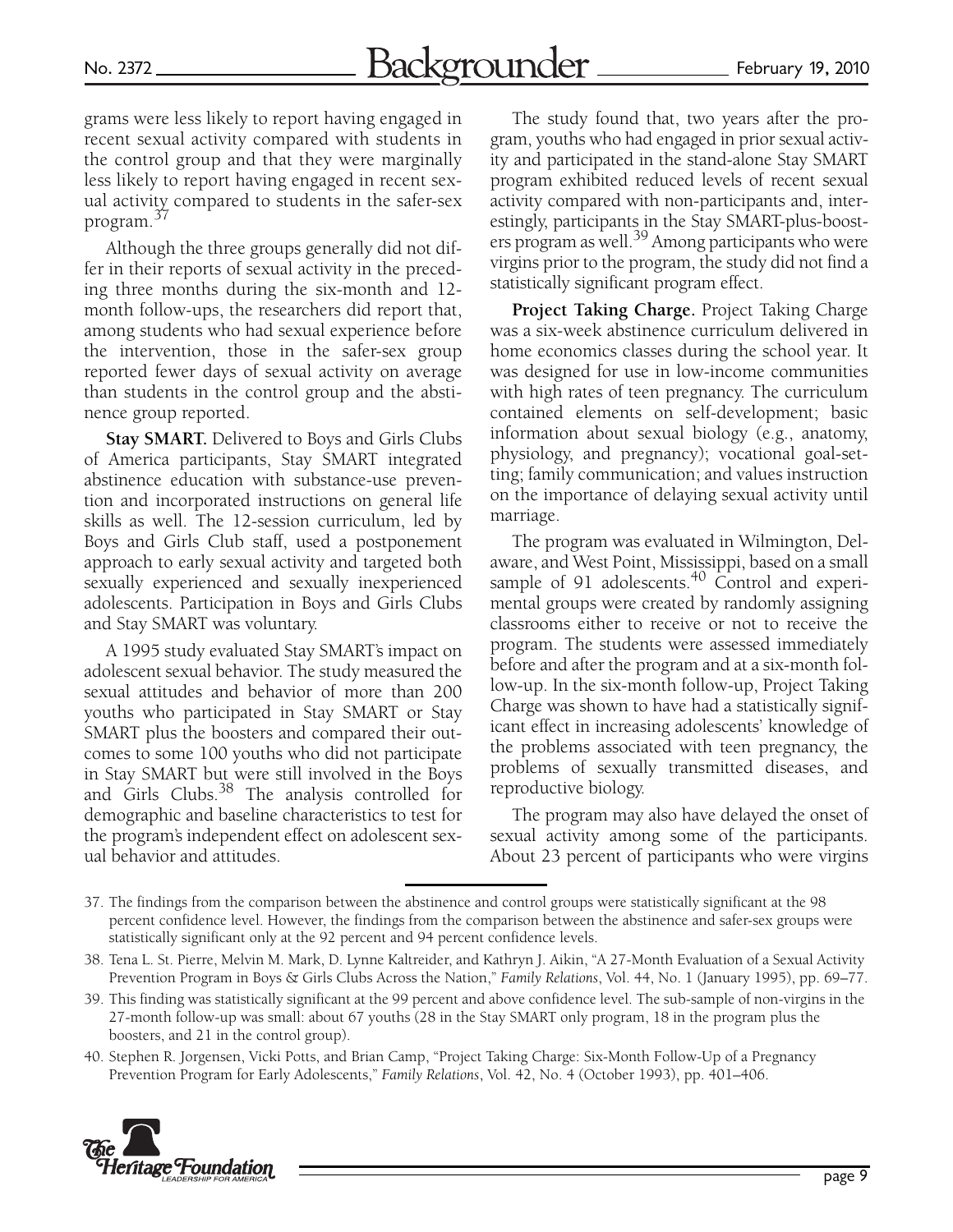at the pretest initiated sexual activity during the follow-up interval, compared with 50 percent of the youths in the control group, although the authors urged caution in interpreting these numbers due to the small sample size. $41$ 

**Teen Aid and Sex Respect.** An evaluation of the Teen Aid and Sex Respect abstinence programs in three Utah school districts reported that certain groups of youths who received these programs delayed the initiation of sexual activity.<sup>42</sup> To determine the effects of the programs, students in schools with the abstinence programs were compared with students in similar control schools within the same school districts. Statistical adjustments were applied to control for any initial differences between program participants and control group students.

In the aggregate sample, the researchers did not find any differences in the rates of sexual initiation between youths who had received abstinence education and those who had not. However, analyzing a cohort of high school students who had fairly permissive attitudes,  $43$  they found that program participants were one-third less likely to engage in sexual activity one year after the programs compared with non-participants (22.4 percent versus 37 percent).<sup>44</sup>

Even when the researchers adjusted for students' dating and drinking behavior, religious involvement, family composition, peer pressure, and other factors, the differences between the two groups remained statistically significant. (Statistically significant changes in behavior were not found among a similar group of junior high school students.) The researchers found it notable that youths who had more permissive attitudes were "not only receptive and responsive to the abstinence message in the short run, but that some influence on behavior [was] also occurring."<sup>45</sup>

### **Virginity Pledge Studies**

Using the National Longitudinal Study of Adolescent Health (Add Health), a nationally representative sample of American youth,  $46$  several studies have found that adolescent virginity pledging was associated with delayed or reduced levels of teen sexual activity, other risky behaviors, teen pregnancy, and STDs. (See the Appendix and the Reference List.)

**Delayed Sexual Activity.** A 1997 study published in the *Journal of the American Medical Association* examined a large national sample of teenagers in the seventh through 12th grades.<sup> $47$ </sup> The study compared students who had taken a formal virginity pledge with students who had not taken a pledge but were otherwise identical in race, income, school performance, degree of religiousness, and other

- 45. Weed *et al.*, "Predicting and Changing Teen Sexual Activity Rates," p. 64.
- 46. Add Health is a major longitudinal survey of adolescent and young adult behavior and is funded by 17 federal agencies. It is based on a nationally representative survey of approximately 14,000 youth. The survey began in 1994, and the same respondents were interviewed again in 1995 and 2001.
- 47. Michael Resnick *et al.*, "Protecting Adolescents from Harm: Findings from the National Longitudinal Study on Adolescent Health," *JAMA*, Vol. 278, No. 10 (September 10, 1997). The association between virginity pledging and reduced sexual activity was statistically significant at the 99.9 percent confidence level.



<sup>41.</sup> The finding was statistically significant at the 95 percent confidence level. Seven (23 percent) of the 30 youths in the intervention group initiated sexual activity during the six-month follow-up period, compared with 10 (50 percent) of the 20 youths in the control group.

<sup>42.</sup> Stan E. Weed *et al.*, "Predicting and Changing Teen Sexual Activity Rates: A Comparison of Three Title XX Programs," report to the U.S. Department of Health and Human Services, Office of Adolescent Pregnancy Programs, December 1992.

<sup>43.</sup> Permissive attitudes in the study were measured by responses to the following statements: "Having sexual intercourse should be treated as just a normal and expected part of teenage dating relationships"; "Having sex with a boyfriend or girlfriend is a good way to show how much you care for them"; "Teens who have been dating for a long time should be willing to go along and have sexual intercourse if their partner wants to"; "It is all right for teenagers to have sex before marriage if they are in love"; and "I think it is OK for unmarried teenagers to have sexual intercourse if they use birth control." Weed *et al.*, "Predicting and Changing Teen Sexual Activity Rates," pp. 25–26.

<sup>44.</sup> The sub-sample here included Sex Respect, Teen-Aid, and Value & Choices participants. The effects on the cohort of high school students with more permissive attitudes were significant at the 99 percent confidence level.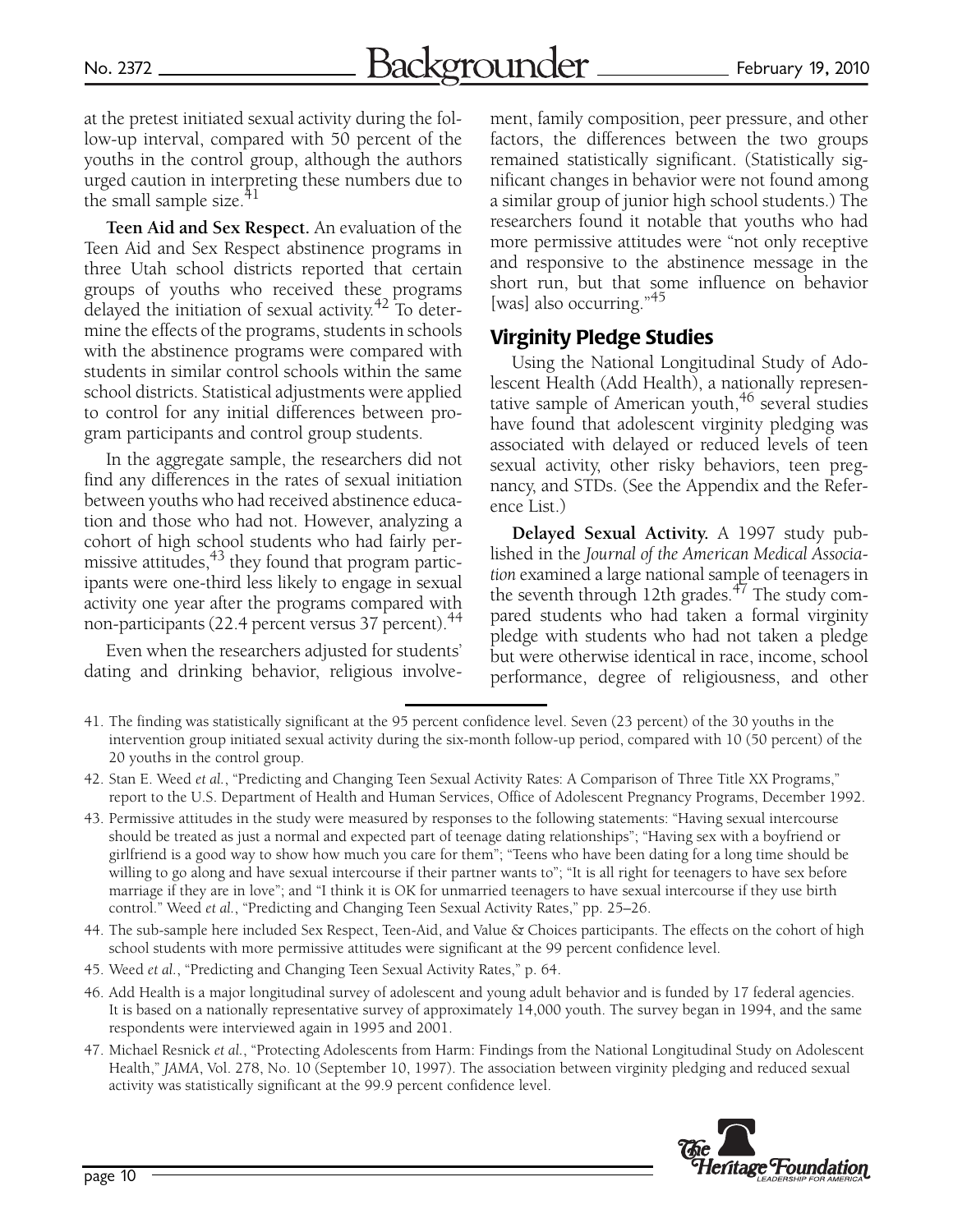social and demographic factors. Based on this analysis, the authors found that the level of sexual activity among students who had taken a formal pledge of virginity was one-fourth the level of their counterparts who had not taken a pledge. The researchers also noted that "[a]dolescents who reported having taken a pledge to remain a virgin were at significantly lower risk of early age of sexual debut."<sup>48</sup>

Another study of the virginity pledge movement, published in 2001, found a similar association between pledging and delayed sexual activity. According to the authors:

Adolescents who pledge, controlling for all of the usual characteristics of adolescents and their social contexts that are associated with the transition to sex, are much less likely than adolescents who do not pledge, to have intercourse. The delay effect is substantial and robust. Pledging delays intercourse for a long time.49

Based on a sample of more than 5,000 students, the study reported that taking a virginity pledge was associated with a reduction of approximately one-third in the likelihood of early sexual activity, adjusted for a host of other factors linked to sexual activity rates including gender, age, physical maturity, parental disapproval of sexual activity, school achievement, and race. When taking a virginity pledge was combined with strong parental disapproval of sexual activity, the probability of initiating sexual activity was reduced by 75 percent or more. The authors did note that the pledge effect depended on youths' age and their peer group context.

**Life Outcomes in Young Adulthood.** By the third wave of the Add Health survey, administered in 2001, respondents had reached young adulthood, ranging between 19 and 25 years of age. In some cases, the virginity pledge may have been taken up to seven years earlier. Nonetheless, for many respondents, the delaying effect associated with pledging during adolescence appeared to last into young adulthood.

Analyzing the most recent Add Health data, a 2004 study found that adolescent virginity pledging was linked to a number of positive life outcomes.<sup>50</sup> For example, a 22-year-old white female pledger from an intact family with median levels of family income, academic performance, self-esteem, and religious observance was two-thirds less likely to become pregnant before age 18 and 40 percent less likely to have a birth out of wedlock compared with a non-pledger with identical characteristics. Strong pledgers<sup>51</sup> with the same characteristics were 40 percent less likely to initiate sexual activity before age 18 and had an average of one-third fewer sexual partners compared with non-pledgers with the same demographic profile.

**STDs and Risky Sexual Behaviors.** Analyzing the same sample of respondents, another study found that virginity pledging during adolescence was also associated with lower rates of STD infection among young adults. The STD rate among pledgers averaged 25 percent lower than the rate of non-pledgers of the same age, gender, race, family background, and religiosity. Significantly, the study found that virginity pledging was a stronger predictor of STD reduction than condom use on five different measures of  $STDs$ .<sup>52</sup>

The protective effect of pledging may have extended to other behaviors as well. According to a 2005 study, young adults who took a virginity

<sup>51.</sup> The question "Have you ever signed a pledge to abstain from sex until marriage?" appears in all three waves of Add Health. Strong pledgers are a subgroup of pledgers who provided consistent answers to the question in all three waves of the survey. If they reported having taken a pledge, their answer in the subsequent wave(s) remained the same.



<sup>48.</sup> *Ibid.*, p. 830.

<sup>49.</sup> Peter S. Bearman and Hanna Brückner, "Promising the Future: Virginity Pledges and First Intercourse," *American Journal of Sociology*, Vol. 106, No. 4 (January 2001), pp. 861 and 862. The virginity pledge effects were statistically significant at the 95 percent confidence level.

<sup>50.</sup> Robert E. Rector, Kirk A. Johnson, and Jennifer A. Marshall, "Teens Who Make Virginity Pledges Have Substantially Improved Life Outcomes," Heritage Foundation *Center for Data Analysis Report* No. CDA04–07, September 21, 2004, at *www.heritage.org/Research/Abstinence/cda04-07.cfm*.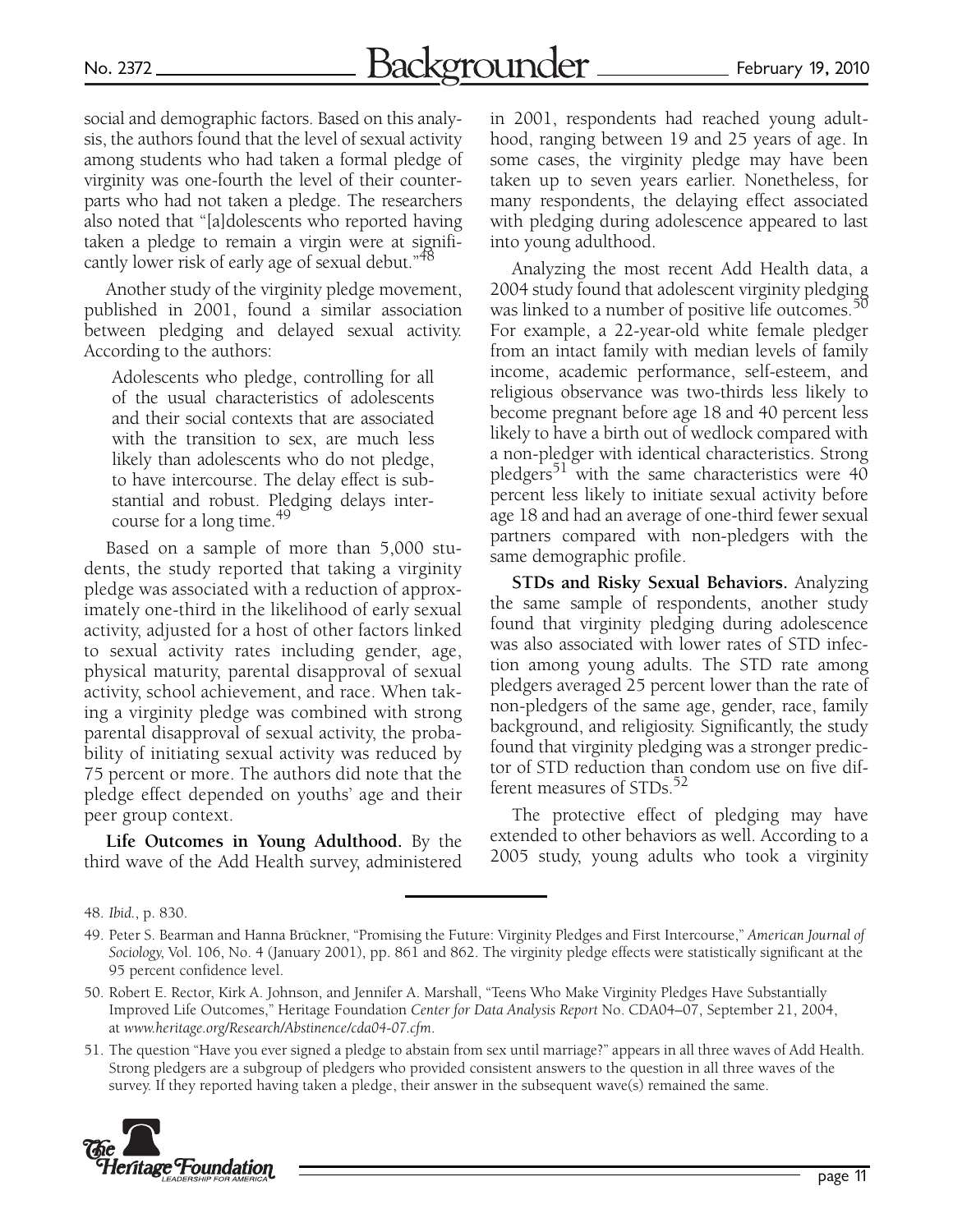pledge during adolescence were less likely to engage in a number of risky sexual behaviors compared with those who did not take a pledge. $53$ 

### **Studies Reporting No Significant Effects**

**The Mathematica Study.** In 2007, Mathematica Policy Research released a study that evaluated four abstinence programs: My Choice, My Future! in Powhatan, Virginia; ReCapturing the Vision in Miami, Florida; Families United to Prevent Teen Pregnancy in Milwaukee, Wisconsin; and Teens in Control in Clarksdale, Mississippi. $54$  Primarily preventive in their intent, these programs focused on upper elementary and middle school children. The average age of the participants ranged from 10 to 13. Two of the sites were in urban settings, and two were in rural communities.

The four programs varied in duration and intensity. Three programs—two multi-year curricula and a one-year curriculum—required participation. Their intensity ranged from several sessions a year to daily classes. One program, an up-to-four-year curriculum, met daily but made participation optional. In that program, only about half of the students assigned to the program actually participated. Of those who participated at all, less than half attended a meaningful portion of the sessions offered.

The evaluation employed a rigorous experimental design. The researchers surveyed students four to six years after initial program enrollment to assess the impact of the four programs on youth behavior. Although long-term impact is ideal, some students in this study's sample were last surveyed later than is conventional in this field.  $55$  For example, at the program site with the shortest curriculum length (about one year), students averaged about 10 years old at enrollment, and the gap between program completion and the last follow-up survey was as long as five years. During this gap, the students received no additional abstinence education or intervention support.

In the final follow-up survey, the study reported no statistically significant differences between program participants and non-participants. Among both program and control groups, half of the students remained abstinent. Among students who had become sexually active by the time of the final survey, program participants and non-participants had similar rates of condom use. (The four abstinence programs did not promote contraceptive use.)

At one of the program sites, the study found that 48 percent of the program participants remained abstinent in the final follow-up compared with 43 percent of the non-participants. At the same site, program participants were also more likely (a difference of 7 percentage points) to report expectations of abstinence until marriage compared with non-participants. Although these differences were not statistically significant, the study's authors noted that, "[g]iven the smaller sample sizes available for estimate impact at the site level…the study cannot rule out modest site-specific impacts on these outcomes."<sup>56</sup>

**WAIT Training.** A 2005 study evaluated the WAIT Training abstinence education program as it was implemented in four high schools in Colo-

<sup>56.</sup> Trenholm *et al.*, *Impacts of Four Title V, Section 510 Abstinence Education Programs: Final Report*, p. xxii.



<sup>52.</sup> Robert Rector and Kirk A. Johnson, "Adolescent Virginity Pledges, Condom Use, and Sexually Transmitted Diseases Among Young Adults," paper presented at the Eighth Annual National Welfare Research and Evaluation Conference of the Administration for Children and Families, U.S. Department of Health and Human Services, June 14, 2005, at *www.heritage.org/Research/Welfare/upload/79366\_1.pdf*.

<sup>53.</sup> Robert Rector and Kirk A. Johnson, "Adolescent Virginity Pledges and Risky Sexual Behaviors," paper presented at the Eighth Annual National Welfare Research and Evaluation Conference of the Administration for Children and Families, U.S. Department of Health and Human Services, June 14, 2005, at *www.heritage.org/Research/Welfare/upload/79314\_1.pdf*.

<sup>54.</sup> Christopher Trenholm, Barbara Devaney, Ken Fortson, Lisa Quay, Justin Wheeler, and Melissa Clark, *Impacts of Four Title V, Section 510 Abstinence Education Programs: Final Report*, Mathematic Policy Research, April 2007, at *www.mathematicampr.com/publications/pdfs/impactabstinence.pdf* (November 13, 2007).

<sup>55.</sup> To assess short-term program impact, evaluation follow-ups usually take place immediately to a year after the program. For longer-term impact, studies have employed follow-up intervals ranging from 12 to 48 months after program completion.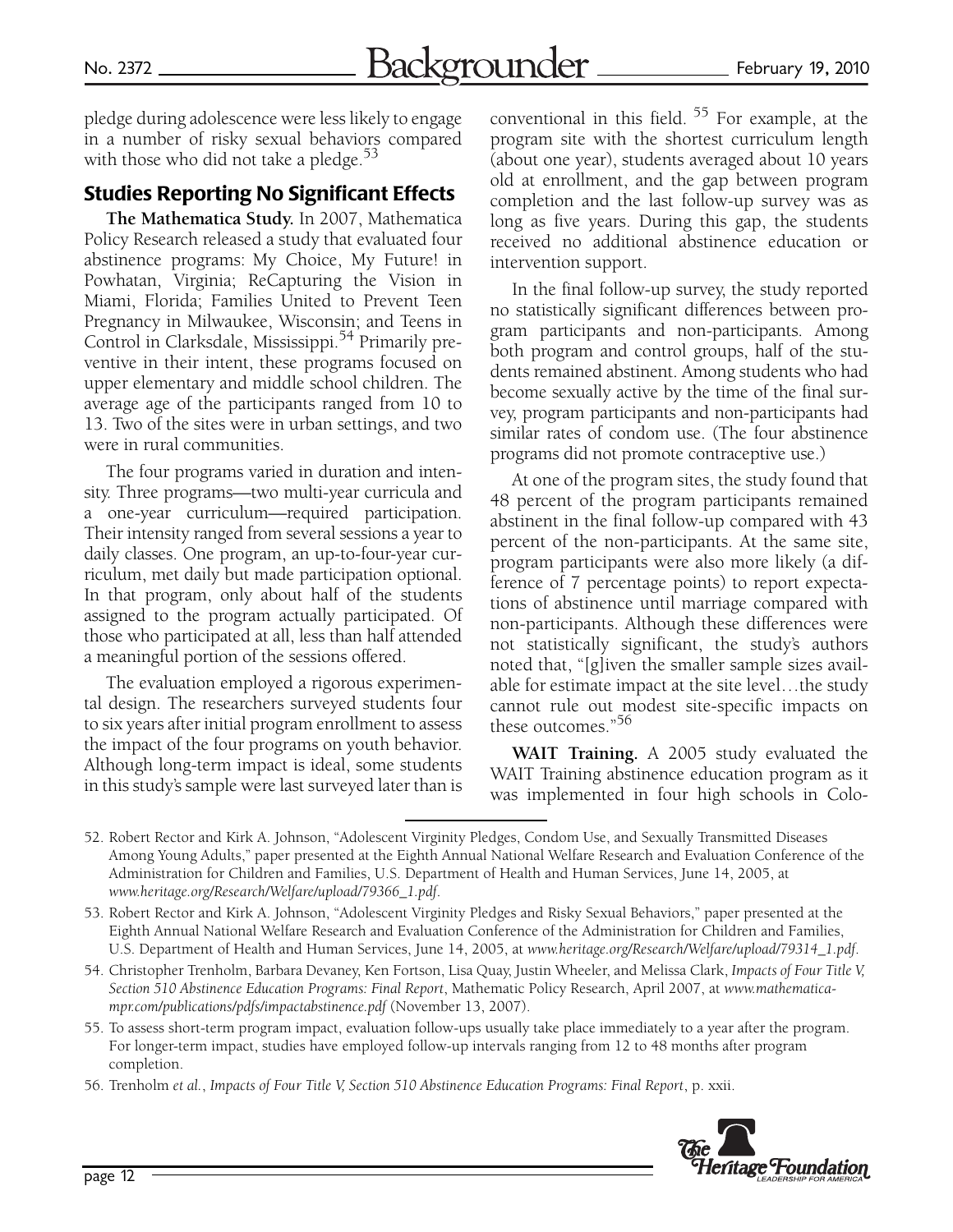rado.57 Except for one of the program schools, students in the study's sample were mostly in the ninth grade. The study did not specify what type of sex education services, if any, students in the control group received. In the 12-month follow-up, the researchers did not find any differences in the sexual initiation transition rates between students in the program group and those in the control group.

**California's Postponing Sexual Involvement (PSI)**. In the early 1990s, California incorporated the PSI curriculum into its statewide Education Now and Babies Later (ENABL) initiative to reduce teenage pregnancy. However, proponents of abstinence education have challenged whether or not the initiative is a genuine abstinence program given Planned Parenthood's role in its implementation.<sup>58</sup>

The PSI curriculum included five sessions of 45 to 60 minutes, delivered either in school or in community settings by adult or youth instructors. Youths who received PSI were also required to receive reproductive health education before beginning the PSI curriculum. Students in the control groups received the standard sexuality curriculum offered by their schools.

An experimental study evaluated California's PSI program.59 Based on data collected on some 7,300 students, the study found no significant differences between PSI youths and non-participants in their sexual behavior, pregnancy rates, and STD rates 17 months after the program.<sup>60</sup> However, the study did find short-term positive effects on youths' beliefs and intentions about sexual activity and self-efficacy.

**Will Power/Won't Power.** In the mid-1980s, Girls Incorporated (formerly Girls Clubs of America) developed a series of programs designed to prevent teen pregnancy. Will Power/Won't Power targeted younger adolescent girls, ages 12 to 14. The program taught young girls skills to help them resist peer pressure and risky behavior. The full curriculum was delivered in six two-hour lessons.

A study evaluating the effectiveness of Will Power/Won't Power in delaying the onset of sexual activity compared some 250 participants to 155 non-participants.61 Participants volunteered to join the program; youths who declined enrollment became the control group.

Students were surveyed a year after the program. At that point, the study found that 12.8 percent of participants versus 13.5 percent of non-participants had initiated sexual activity since the program. However, the difference was not statistically significant. Further analysis suggested that the level of program participation might have played a role.

**Virginity Pledges and STDs.** Drs. Hannah Brückner and Peter Bearman, who found, using the Add Health data, that "[a]dolescents who pledge are much *less* likely to have intercourse than adolescents who do not pledge,"62 also analyzed the

- 57. Lisa A. Rue and Stan E. Weed, "Primary Prevention of Adolescent Sexual Risk Taking: A School-Based Model," presented at the 2005 Abstinence Evaluation Conference, Baltimore, Maryland. The study did not adjust for the differences between participants and non-participants.
- 58. Helen H. Cagampang, Richard P. Barth, Meg Korpi, and Douglas Kirby, "Education Now and Babies Later (ENABL): Life History of a Campaign to Postpone Sexual Involvement," *Family Planning Perspectives*, Vol. 29, No. 3 (May–June 1997), p. 111, and Brad Hayward, "Some Foes of Abortion Call Budget Plan a Gain—Wilson Denies Tilt on Family Planning," *Sacramento Bee*, January 21, 1996.
- 59. Douglas Kirby, Meg Korpi, Richard P. Barth, and Helen H. Cagampang, "The Impact of the Postponing Sexual Involvement Curriculum Among Youths in California," *Family Planning Perspectives*, Vol. 29, No. 3 (May–June 1997), pp. 100–108.
- 60. Given the number of non-significant findings in the study, it was surprising that the one significant finding was on the reported pregnancy rate among the sample of PSI programs delivered by youth instructors. In that sample, PSI participants were more likely to report ever being pregnant or causing a pregnancy. Further analysis revealed that six seventh grade boys in one school that received the program reported having caused a pregnancy, and their reports appeared to have driven this result.
- 61. Leticia Postrado and Heather Johnston Nicholson, "Effectiveness in Delaying the Initiation of Sexual Intercourse of Girls Age 12–14: Two Components of the Girls Incorporated Preventing Adolescent Pregnancy Program," *Youth and Society*, Vol. 23, No. 3 (March 1992), pp. 356–379.
- 62. Bearman and Brückner, "Promising the Future," p. 859 (emphasis in original).

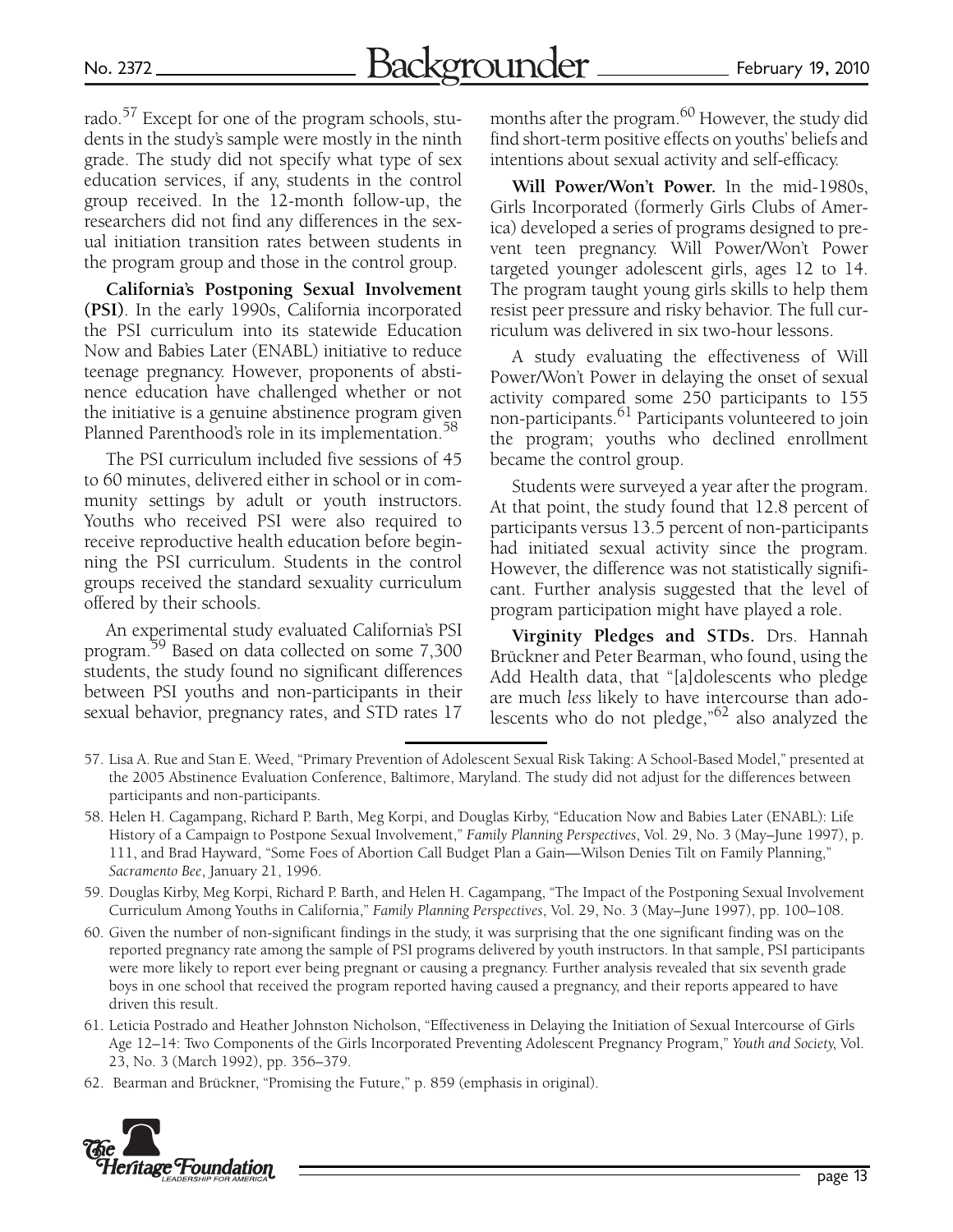pledge effect on STD infection among young adults. They reported "no significant differences in STD infection rates between pledgers and nonpledgers, despite the fact that they [pledgers] transition to first sex later, have less cumulative exposure, fewer partners, and lower levels of nonmonogamous partners."<sup>63</sup>

#### **Conclusion**

Today's young people face strong peer pressure to engage in risky behavior and must navigate media and popular culture that endorse and even glamorize permissiveness and casual sex. Alarmingly, the government implicitly supports these messages by funding programs that promote contraception and "safe-sex."

In FY2008, the U.S. Department of Health and Human Services spent \$610.1 million on such programs targeting teens—at least four times what it spent on abstinence education. $64$  Regrettably, last year, the Obama Administration and Congress disregarded the social scientific evidence on abstinence education and eliminated all federal funding for it. Instead, they created additional funding for comprehensive sex education. In his FY2011 budget, the President proposed to increase spending on these programs.

Although 80 percent of parents want schools to teach youths to abstain from sexual activity until they are in a committed adult romantic relationship nearing marriage—the core message of abstinence education—these parental values are rarely communicated in the classroom.<sup>65</sup>

In the classroom, the prevailing mentality often condones teen sexual activity as long as youths use contraceptives. Abstinence is usually mentioned only in passing, if at all.<sup>66</sup> Sadly, many teens who need to learn about the benefits of abstaining from sexual activity during the teenage years never hear them, and many students who choose to abstain fail to receive adequate support for their decisions.

Teen sexual activity is costly, not just for teens, but also for society. Teens who engage in sexual activity risk a host of negative outcomes including STD infection, emotional and psychological harm, lower educational attainment, and out-of-wedlock childbearing.

Genuine abstinence education is therefore crucial to the physical and psycho-emotional wellbeing of the nation's youth. In addition to teaching the benefits of abstaining from sexual activity until marriage, abstinence programs focus on developing character traits that prepare youths for future-oriented goals.

When considering effective prevention programs aimed at changing teen sexual behavior, lawmakers should consider *all* of the available empirical evidence and restore funding for abstinence education.

64. U.S. Department of Health and Human Services. "Health and Human Services Funding for Abstinence Education, Education for Teen Pregnancy and HIV/STD Prevention, and Other Programs that Address Adolescent Sexual Activity," December 16, 2008 at *http://aspe.hhs.gov/hsp/08/AbstinenceEducation* (February 3, 2010).

65. Robert E. Rector, Melissa G. Pardue, and Shannan Martin, "What Do Parents Want Taught in Sex Education Programs?" Heritage Foundation *Backgrounder* No. 1722, January 28, 2004, at *www.heritage.org/Research/Abstinence/bg1722.cfm*.

66. A review of nine popular comprehensive sex-ed curricula found that an average of only 4.7 percent of the page content references abstinence. Shannan Martin, Robert Rector, and Melissa G. Pardue, *Comprehensive Sex Education vs. Authentic Abstinence: A Study of Competing Curricula* (Washington, D.C.: The Heritage Foundation, 2004), p. 11, at *www.heritage.org/ Research/Welfare/upload/67539\_1.pdf*.



<sup>63.</sup> Hannah Brückner and Peter Bearman, "After the Promise: The STD Consequences of Adolescent Virginity Pledges," *Journal of Adolescent Health*, Vol. 36, Issue 4 (April 2005). Although this 2005 study reported other significant positive findings associated with virginity pledging, it is counted as one of the studies that showed no significant effects because of its main finding on STD rates. Much attention has also been focused on another finding in the study that virgin pledgers were more likely than virgin non-pledgers to engage in certain risky sexual behaviors. When interpreting the results of these risky behaviors, the small size of these selective sub-samples should be considered. For more discussion of this finding, see Rector and Johnson, "Adolescent Virginity Pledges and Risky Sexual Behaviors," and Jeremy E. Uecker, Nicole Angotti, and Mark D. Regnerus, "Going Most of the Way: 'Technical Virginity' Among American Adolescents," *Social Science Research*, in press, available online November 5, 2007.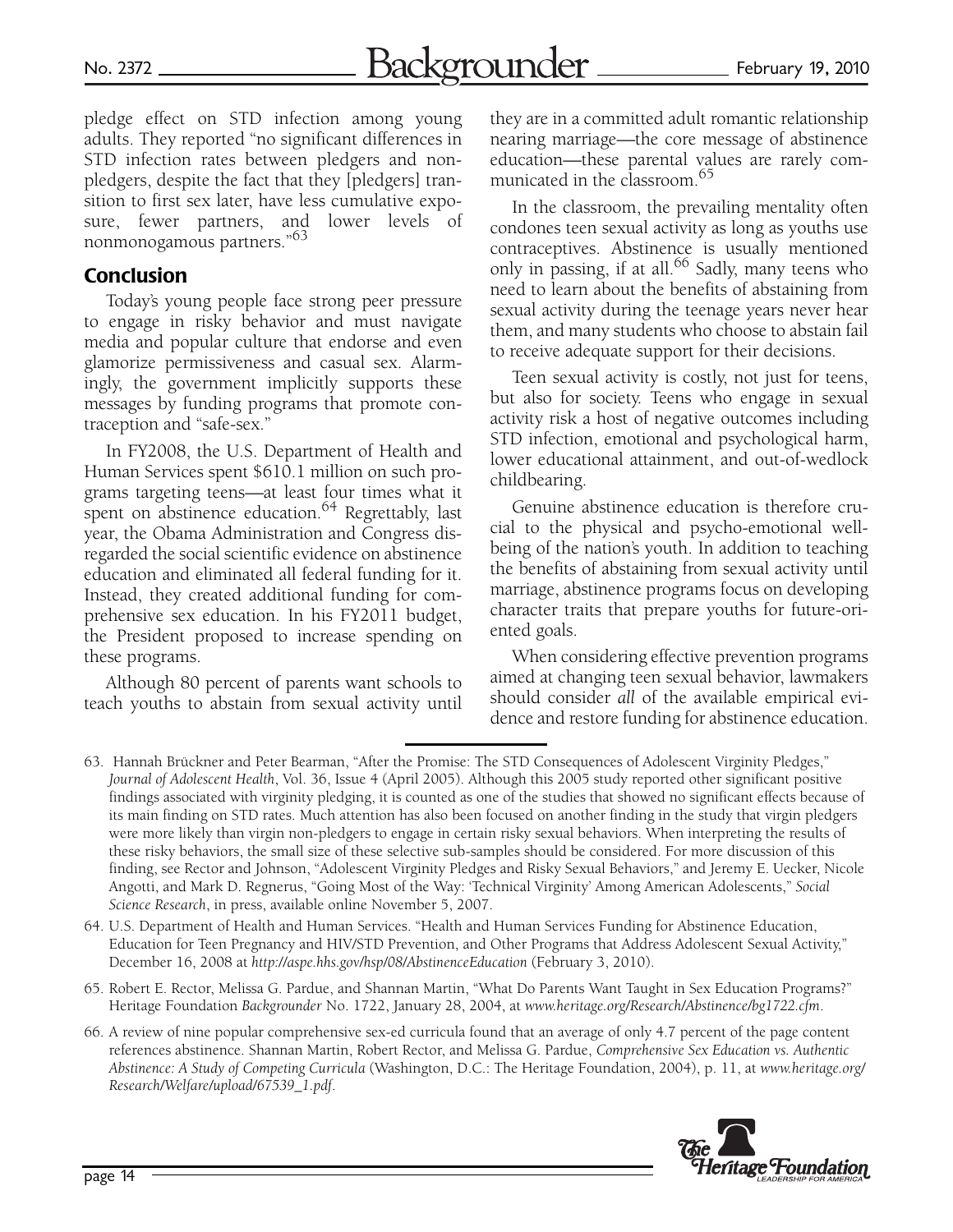—*Christine C. Kim is a Policy Analyst and Robert Rector is a Senior Research Fellow in the Domestic Policy Studies Department at The Heritage Foundation. This* *study updates an earlier study by the authors:* Abstinence Education: Assessing the Evidence, *Heritage Foundation* Backgrounder *No. 2126, April 22, 2008.* 

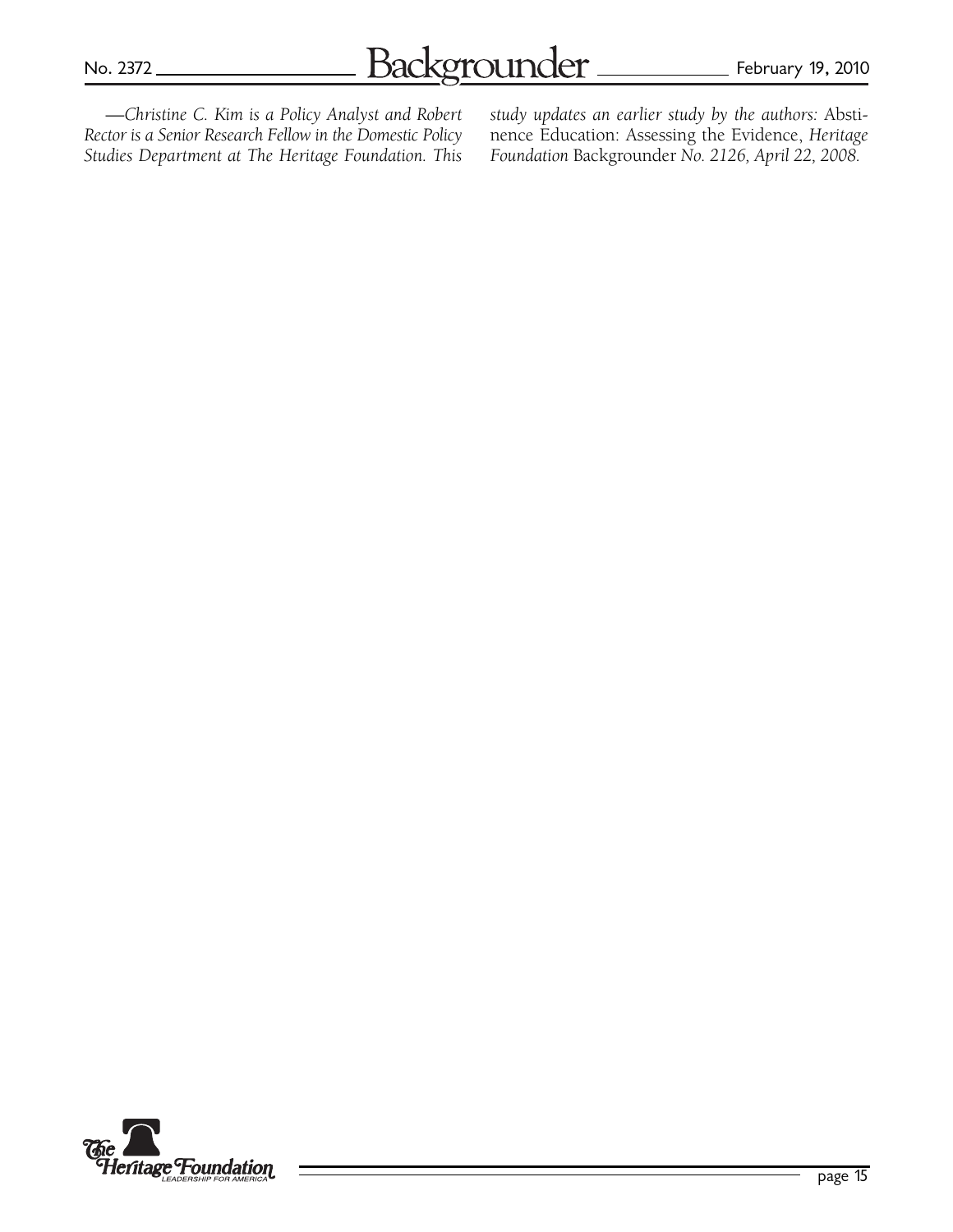| Abstinence<br>Program                                              | Author(s)                  | Publication                                                         | Reviewed<br>Peer | Population<br>Program                                                                                                                                                                                    | Evaluation Design                                                                                                                                                                                                                                                                                                                                                           | Statistical<br>Method                    | <b>Behavioral Outcome</b><br>Measured                                      | Findings*                              |
|--------------------------------------------------------------------|----------------------------|---------------------------------------------------------------------|------------------|----------------------------------------------------------------------------------------------------------------------------------------------------------------------------------------------------------|-----------------------------------------------------------------------------------------------------------------------------------------------------------------------------------------------------------------------------------------------------------------------------------------------------------------------------------------------------------------------------|------------------------------------------|----------------------------------------------------------------------------|----------------------------------------|
| intervention<br>Abstinence-<br>$rac{N}{\sqrt{2N}}$                 | Jemmott<br>(2010)<br>et al | Pediatrics and<br>Adolescent<br>Archives of                         | ↘                | 6th and 7th grade<br>students in four<br>public middle                                                                                                                                                   | Randomized controlled trial. Study randomly assigned<br>intervention, an 8-hour "safer sex" intervention that<br>students to receive an 8-hour abstinence-only                                                                                                                                                                                                              | Generalized<br>regression<br>linear      | Initiation of sexual activity<br>Recent sexual activity<br>(last 3 months) | Positive<br>Positive                   |
|                                                                    |                            | Medicine                                                            |                  | income communities<br>schools serving low-<br>in a northeastern                                                                                                                                          | comprehensive sex education program that contained<br>both abstinence and contraception content, or an<br>promoted contraception only, an 8- or 12-hour                                                                                                                                                                                                                     | and Poisson<br>generalized<br>estimating | Multiple sexual partners<br>Jnprotected sex in the<br>ast 3 months         | $\frac{5}{2}$<br>$\frac{5}{2}$         |
|                                                                    |                            |                                                                     |                  | city (N=662)                                                                                                                                                                                             | education content, which served as the control group.<br>8-hour general health intervention without any sex<br>Students were surveyed over 24 months.                                                                                                                                                                                                                       | equations                                | Consistent condom use                                                      | $\frac{5}{2}$                          |
| Reasons of<br>the Heart<br>$\mathbf{\sim}$                         | al. (2008)<br>Weed et      | American<br>oumal of<br>Behavior<br>Health                          | ↘                | 7th grade students<br>Northem Virginia<br>in suburban<br>$(N = 492)$                                                                                                                                     | study's design include observed differences between<br>program group and control group, although the study<br>of unobserved differences between the two groups.<br>participants and nonparticipants. Limitations to the<br>accounted for these differences and the possibility<br>Quasi-experimental. Study controlled for pre-<br>intervention differences between program | regression<br>Logistic                   | Initiation of sexual activity                                              | Positive                               |
| Sex Can Wait<br>$\sim$                                             | and Young<br>Denny         | School Health<br>oumal of                                           | ζ                | Upper elementary,<br>middle school, and                                                                                                                                                                  | Quasi-experimental. Pretest, posttest, and follow-up<br>surveys were conducted on program youths and                                                                                                                                                                                                                                                                        | and logistic<br>ANCOVA                   | Upper elementary<br>Abstinence (overall)                                   | $\frac{5}{2}$                          |
|                                                                    | (2006)                     |                                                                     |                  | from 15 unspecified<br>high school students                                                                                                                                                              | on nonparticipants. As the authors noted, limitations<br>include the reliability of the scaled measures,                                                                                                                                                                                                                                                                    | regression                               | Middle school                                                              | 18 months: positive<br>Short term: NS; |
|                                                                    |                            |                                                                     |                  | upper elementary:<br>$N = 295$ ; middle<br>school districts                                                                                                                                              | attrition at 18-month follow-up, and comparison<br>group contamination.                                                                                                                                                                                                                                                                                                     |                                          | High school                                                                | Short term: positive;<br>18 months: NS |
|                                                                    |                            |                                                                     |                  | school: N = 595;<br>high school:                                                                                                                                                                         |                                                                                                                                                                                                                                                                                                                                                                             |                                          | Abstinence (last 30 days)<br>Upper elementary                              | Short term: NS;                        |
|                                                                    |                            |                                                                     |                  | $N = 279$                                                                                                                                                                                                |                                                                                                                                                                                                                                                                                                                                                                             |                                          |                                                                            | 18 months: positive                    |
|                                                                    |                            |                                                                     |                  |                                                                                                                                                                                                          |                                                                                                                                                                                                                                                                                                                                                                             |                                          | Middle school                                                              | 18 months: positive<br>Short term: NS; |
|                                                                    |                            |                                                                     |                  |                                                                                                                                                                                                          |                                                                                                                                                                                                                                                                                                                                                                             |                                          | High school                                                                | Short term: positive;<br>18 months: NS |
| Heritage<br><b>Keepers</b><br>4                                    | al. (2005)<br>Weed et      | sponsored by<br>conference<br>HHS-OPA<br>presented<br>Paper<br>at a | ↘                | grounds ( $N = 1,535$ ).<br>demographic and<br>sisted of students<br>geographic back-<br>Carolina schools.<br>The sample con-<br>from a variety of<br>7th through 9th<br>from 34 South<br>grade students | Quasi-experimental. Pretest, posttest, and 12-month<br>unobserved differences between program group<br>follow-up surveys were conducted. The authors<br>noted limitations such as high attrition and<br>and comparison group.                                                                                                                                               | regression<br>Logistic                   | Rate of sexual initiation                                                  | Positive                               |
|                                                                    |                            |                                                                     |                  |                                                                                                                                                                                                          |                                                                                                                                                                                                                                                                                                                                                                             |                                          |                                                                            | Continued on next page                 |
| * "Positive" indicates positive outcomes in the desired direction, |                            |                                                                     |                  |                                                                                                                                                                                                          | e.g., delayed initiation of sexual activity, reduced levels of recent sexual activity, or fewer sexual partners.<br>"NS" indicates non-significant results."Negative" indicates adverse outcomes.Findings are statistically significant at or above the 95 percent statistical confidence level.                                                                            |                                          |                                                                            | Table A-1 . B 2372 Theritage.org       |
|                                                                    |                            |                                                                     |                  |                                                                                                                                                                                                          |                                                                                                                                                                                                                                                                                                                                                                             |                                          |                                                                            |                                        |

ortina Cianificant Doculte **Studies Reporting Significant Results**  $G$ <sub>tur</sub>ding  $\mathsf{P}_{\Omega}$ 



# Backgrounder \_\_\_\_\_\_ February 19, 2010

**APPENDIX**

page 16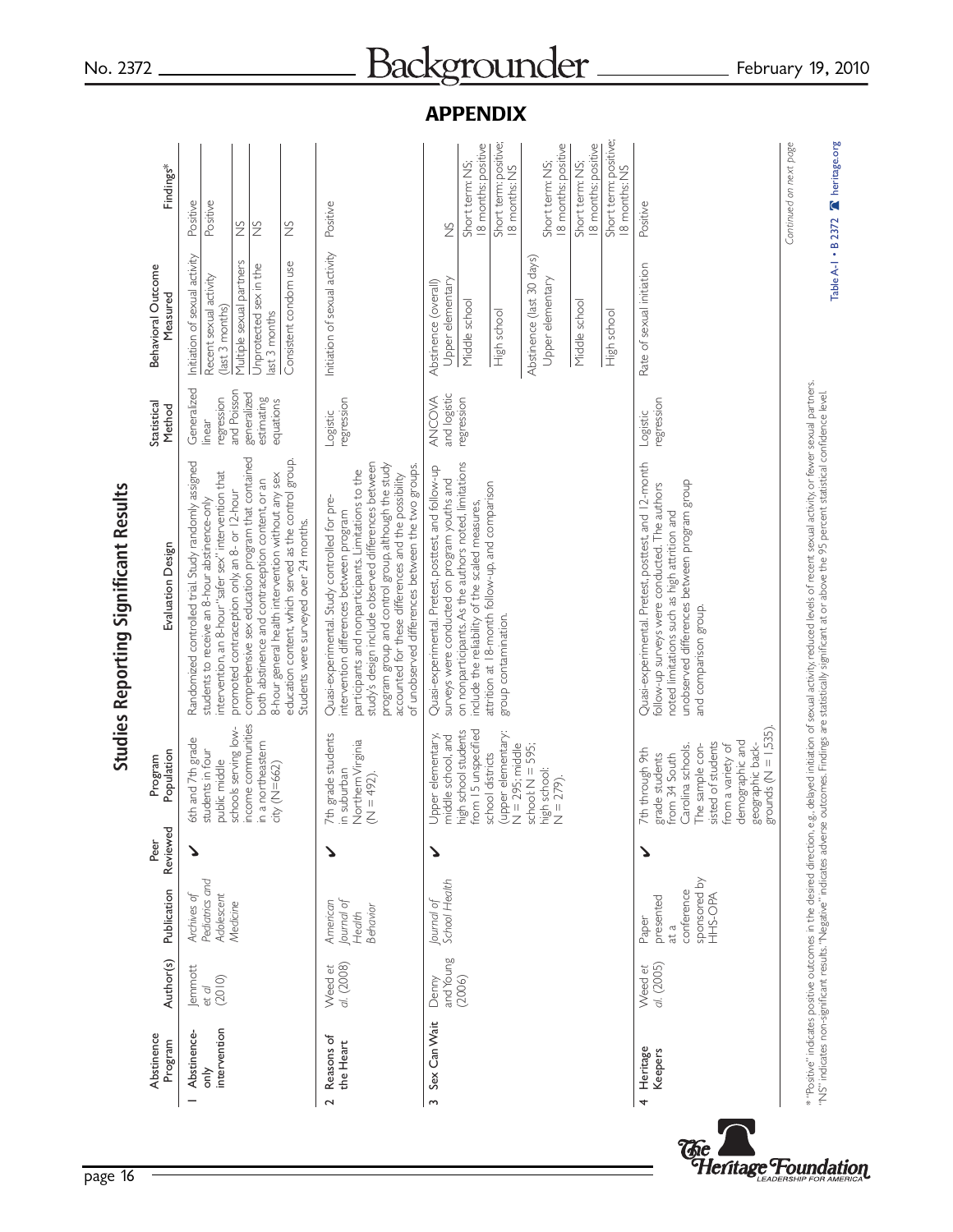|                             |                                     |                                    |                  |                                                                                                                                                                                                                                                   | Studies Reporting Significant Results (continued)                                                                                                                                                                                                                                                                                                                                                                                                                                                                                       |                                                                                                                              |                                                                                                            |                        |
|-----------------------------|-------------------------------------|------------------------------------|------------------|---------------------------------------------------------------------------------------------------------------------------------------------------------------------------------------------------------------------------------------------------|-----------------------------------------------------------------------------------------------------------------------------------------------------------------------------------------------------------------------------------------------------------------------------------------------------------------------------------------------------------------------------------------------------------------------------------------------------------------------------------------------------------------------------------------|------------------------------------------------------------------------------------------------------------------------------|------------------------------------------------------------------------------------------------------------|------------------------|
| Abstinence<br>Program       | Author(s)                           | Publication                        | Reviewed<br>Peer | Population<br>Program                                                                                                                                                                                                                             | Evaluation Design                                                                                                                                                                                                                                                                                                                                                                                                                                                                                                                       | Statistical<br>Method                                                                                                        | Behavioral Outcome<br>Measured                                                                             | Findings*              |
| For Keeps<br>LO.            | <b>Boraskwi</b><br>(2005)<br>et al. | American<br>ournal of<br>Health    | ↘                | and two suburban middle<br>7th and 8th grade stu-<br>dents from five urban                                                                                                                                                                        | follow-up surveys were conducted. Program group<br>and control group were comparable. The authors<br>Quasi-experimental. Pretest and 16- to 25-week                                                                                                                                                                                                                                                                                                                                                                                     | regression<br>logistic<br>Binary                                                                                             | Sexual activity between the<br>All students ( $N = 2,069$ )<br>pretest and posttests                       | $\frac{5}{2}$          |
|                             |                                     | Behavior                           |                  | schools in the Midwest<br>$(N = 2,069)$ .                                                                                                                                                                                                         | listed several limitations to the evaluation design:<br>measurement issues, an evaluation model more<br>suited for traditional sex education programs, a<br>small size effects that might be influenced by                                                                                                                                                                                                                                                                                                                              | regression<br>or linear                                                                                                      | Sexually inexperienced<br>students at the pretest<br>$(N = 1,462)$                                         | $\frac{5}{2}$          |
|                             |                                     |                                    |                  |                                                                                                                                                                                                                                                   | participants and non-program participants, one-time<br>students, potential contamination between program<br>sample that is not representative of all 7th grade                                                                                                                                                                                                                                                                                                                                                                          |                                                                                                                              | students at the pretest<br>Sexually experienced<br>$(N = 439)$                                             | $\frac{5}{2}$          |
|                             |                                     |                                    |                  |                                                                                                                                                                                                                                                   | outcomes, and a follow-up interval that was less than<br>six months.                                                                                                                                                                                                                                                                                                                                                                                                                                                                    |                                                                                                                              | ported having engaged in<br>sexual activity during the<br>study period (N = 311)<br>Among students who re- |                        |
|                             |                                     |                                    |                  |                                                                                                                                                                                                                                                   |                                                                                                                                                                                                                                                                                                                                                                                                                                                                                                                                         |                                                                                                                              | Frequency                                                                                                  | Positive               |
|                             |                                     |                                    |                  |                                                                                                                                                                                                                                                   |                                                                                                                                                                                                                                                                                                                                                                                                                                                                                                                                         |                                                                                                                              | Multiple encounters<br>$(5 > 6$ versus $(5)$                                                               | Positive               |
|                             |                                     |                                    |                  |                                                                                                                                                                                                                                                   |                                                                                                                                                                                                                                                                                                                                                                                                                                                                                                                                         |                                                                                                                              | 2+ sexual partners                                                                                         | Positive               |
|                             |                                     |                                    |                  |                                                                                                                                                                                                                                                   |                                                                                                                                                                                                                                                                                                                                                                                                                                                                                                                                         |                                                                                                                              | Consistent condom use                                                                                      | $\frac{5}{2}$          |
| Best Friends<br>o           | Lerner<br>(2005)                    | Adolescent<br>and Family<br>Health | ↘                | from a survey of middle<br>Comparison data came<br>included 6th-8th grade<br>girls from six of the 20<br>middle schools in the<br>District of Columbia.<br>Program participants<br>school youths in the<br>District in general<br>$(N = 2,730)$ . | The study controlled for age, school grade, and race<br>for the results. One significant limitation of the study<br>further analyses that tested alternative explanations<br>Pretest and posttest with comparison survey data.<br>and ethnicity of the respondents and conducted<br>is its use of survey data as comparison data.                                                                                                                                                                                                       | regression<br>Logistic                                                                                                       | Initiation of sexual activity                                                                              | Positive               |
| Not Me,<br>$\overline{a}$   | Doniger                             | Journal                            | ↘                | Middle school and                                                                                                                                                                                                                                 | Cross-sectional time series. Data on sexual initiation                                                                                                                                                                                                                                                                                                                                                                                                                                                                                  | Test of                                                                                                                      | Rate of sexual initiation                                                                                  | Positive               |
| Not Now                     | (2001)<br>et al.                    | Communi-<br>of Health<br>cation    |                  | New York (N = 1,395<br>high school students<br>in Monroe County,<br>to 1,737 for sexual<br>initiation).                                                                                                                                           | rates came from the Youth Risk Behavior Surveys for<br>997 (fourth year) were compared. Pregnancy rates<br>Monroe County, NY. Data on pregnancy rates came<br>Office of Vital Statistics. Sexual initiation rates in 1992<br>pre-program), 1995 (second year of program), and<br>County, two counties in upstate and western New<br>from 1993-1996 were compared among Monroe<br>ntervention data point is a limitation of the study.<br>from the New York State Department of Health,<br>York and New York state. Having only one pre- | in regression<br>differences<br>square for<br>trend test;<br>in propor-<br>difference<br>tions; chi-<br>t-test for<br>slopes | Pregnancy rate                                                                                             | Positive               |
| See first page of Appendix. |                                     |                                    |                  |                                                                                                                                                                                                                                                   |                                                                                                                                                                                                                                                                                                                                                                                                                                                                                                                                         |                                                                                                                              |                                                                                                            | Continued on next page |
|                             |                                     |                                    |                  |                                                                                                                                                                                                                                                   |                                                                                                                                                                                                                                                                                                                                                                                                                                                                                                                                         |                                                                                                                              | Table A-1 . B 2372                                                                                         | Theritage.org          |

The Heritage Toundation

No. 2372 February 19, 2010

page 17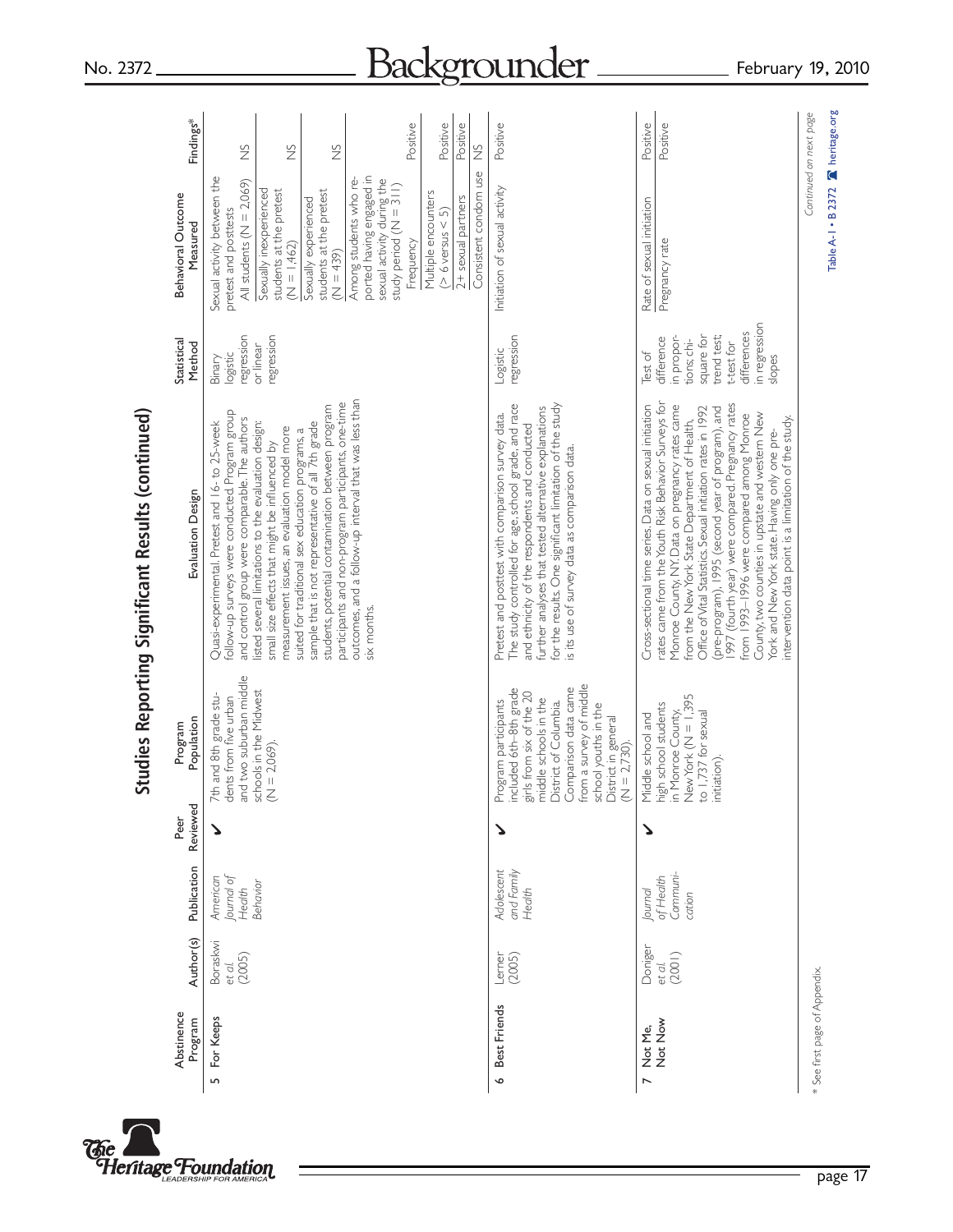| Abstinence<br>Program                       | Author(s)                      | Publication                                      | Reviewed<br>Peer | Population<br>Program                                                                                                               | Evaluation Design                                                                                                                                                                                                                                                                                                   | Statistical<br>Method                                   | Behavioral Outcome<br>Measured                                                                             | Findings*                                    |
|---------------------------------------------|--------------------------------|--------------------------------------------------|------------------|-------------------------------------------------------------------------------------------------------------------------------------|---------------------------------------------------------------------------------------------------------------------------------------------------------------------------------------------------------------------------------------------------------------------------------------------------------------------|---------------------------------------------------------|------------------------------------------------------------------------------------------------------------|----------------------------------------------|
| Abstinence<br>by Choice<br>$\infty$         | (2001)<br>Weed                 | Department<br>Report to<br>Arkansas<br>of Health |                  | students in Little Rock, AR<br>7th through 9th grade<br>$(N = 329)$ .                                                               | control for differences between program and<br>posttest were conducted. The study did not<br>Quasi-experimental. Pretest and 12-month<br>control groups, which is a major limitation.                                                                                                                               | in initiation<br>difference<br>Test of<br>rate          | Rate of sexual initiation                                                                                  | Positive                                     |
| Intervention<br>Reduction<br>HIV Risk-<br>ó | lemmott<br>(1998)<br>et al.    | <b>AVA</b>                                       | ↘                | Students attended schools<br>that served primarily low-<br>youths in Philadelphia.<br>African-American<br>6th and 7th grade         | Experimental. Pretest and 3-, 6-, and 12-month<br>health promotion program, and volunteers<br>follow-up surveys were conducted. Youths<br>volunteered to participate in a weekend                                                                                                                                   | and logistic<br>covariance<br>Analysis of<br>regression | Sexual activity in the last<br>3-month follow-up<br>3 months                                               | Positive (vs. control)<br>NS (vs. safer sex) |
|                                             |                                |                                                  |                  | the students participating<br>income communities. Of                                                                                | and general health. The researchers cited self-<br>the three interventions: abstinence, safer sex,<br>were randomly assigned to receive one of                                                                                                                                                                      |                                                         | 6- and 12-month<br>follow-ups                                                                              | NS (vs. control<br>and safer sex)            |
|                                             |                                |                                                  |                  | percent were female, 26.5<br>parents, and 15.4 percent<br>percent lived with both<br>in the initial survey, 53                      | reported data and limited generalizability of<br>the results as limitations to the study.                                                                                                                                                                                                                           |                                                         | Frequency of sexual activity<br>3-month follow-up<br>in the last 3 months                                  | NS (vs. control)<br>NS (vs. safer sex)**     |
|                                             |                                |                                                  |                  | engaged in sexual activity<br>reported having recently<br>$(N = 659)$ .                                                             |                                                                                                                                                                                                                                                                                                                     |                                                         | 6- and 12-month<br>follow-ups                                                                              | NS (vs. control)<br>NS (vs. safer sex)**     |
| 10 Stay SMART                               | St. Pierre<br>et al.<br>(1995) | Relations<br>Family                              | ↘                | country, Participants and<br>Girls Clubs across the<br>youths in the control<br>from 14 Boys and<br>Participants came               | Quasi-experimental. Pretest and 3-, 15-, and<br>who did not. Non-virgins in the stand-alone<br>27-month posttests were conducted. Some<br>differences were detected between youths<br>who completed the program and those                                                                                           | ANCOVA                                                  | Recency and frequency<br>(3-, 15-, and 27-month<br>of sexual activity<br>Virgins at pretest<br>follow-ups) | $\frac{5}{2}$                                |
|                                             |                                |                                                  |                  | comparable demographic<br>neighborhoods. Sample<br>and socioeconomic<br>group came from                                             | program reported, on average, more favorable<br>attitudes toward sexual behavior than non-<br>The study controlled for the pre-program<br>virgins in the booster and control groups.                                                                                                                                |                                                         | Recency and frequency<br>Non-virgins at pretest<br>of sexual activity                                      |                                              |
|                                             |                                |                                                  |                  | respondents averaged<br>13.6 years in age and                                                                                       | bias, attrition, small sample size, unobserved<br>differences. Limitations include selection                                                                                                                                                                                                                        |                                                         | IS-month follow-up<br>3-month follow-up                                                                    | $\frac{5}{2}$<br>$\frac{5}{2}$               |
|                                             |                                |                                                  |                  | were three-fourths<br>27-month posttest)<br>male ( $N = 152$ ,                                                                      | differences between program and control<br>groups, and differences in program sites.                                                                                                                                                                                                                                |                                                         | 27-month follow-up                                                                                         | Positive                                     |
| Project Taking<br>Charge<br>$=$             | Jorgensen<br>(1993)<br>et al.  | Relations<br>Family                              | ↘                | $= 50.$<br>and West Point, MS,<br>from disadvantaged<br>7th grade students<br>in Wilmington, DE,<br>backgrounds (N<br>socioeconomic | Quasi-experimental, random assignment at<br>sample and a short-term follow-up period.<br>class-room level. Study included a pretest,<br>The study did not control for differences<br>posttest, and 6-month follow-up with no<br>attrition. Study limitations include a small<br>between the two groups at baseline. | ANCOVA                                                  | Rate of sexual initiation                                                                                  | Positive                                     |
| * See first page of Appendix.               |                                |                                                  |                  |                                                                                                                                     |                                                                                                                                                                                                                                                                                                                     |                                                         |                                                                                                            | Continued on next page                       |
|                                             |                                |                                                  |                  | ** Except among youth with prior sexual experience, in which case results favored safer sex.                                        |                                                                                                                                                                                                                                                                                                                     |                                                         |                                                                                                            | Table A-1 . B 2372 Theritage.org             |

Studies Reporting Significant Results (continued) **Studies Reporting Signifi cant Results (continued)**

page 18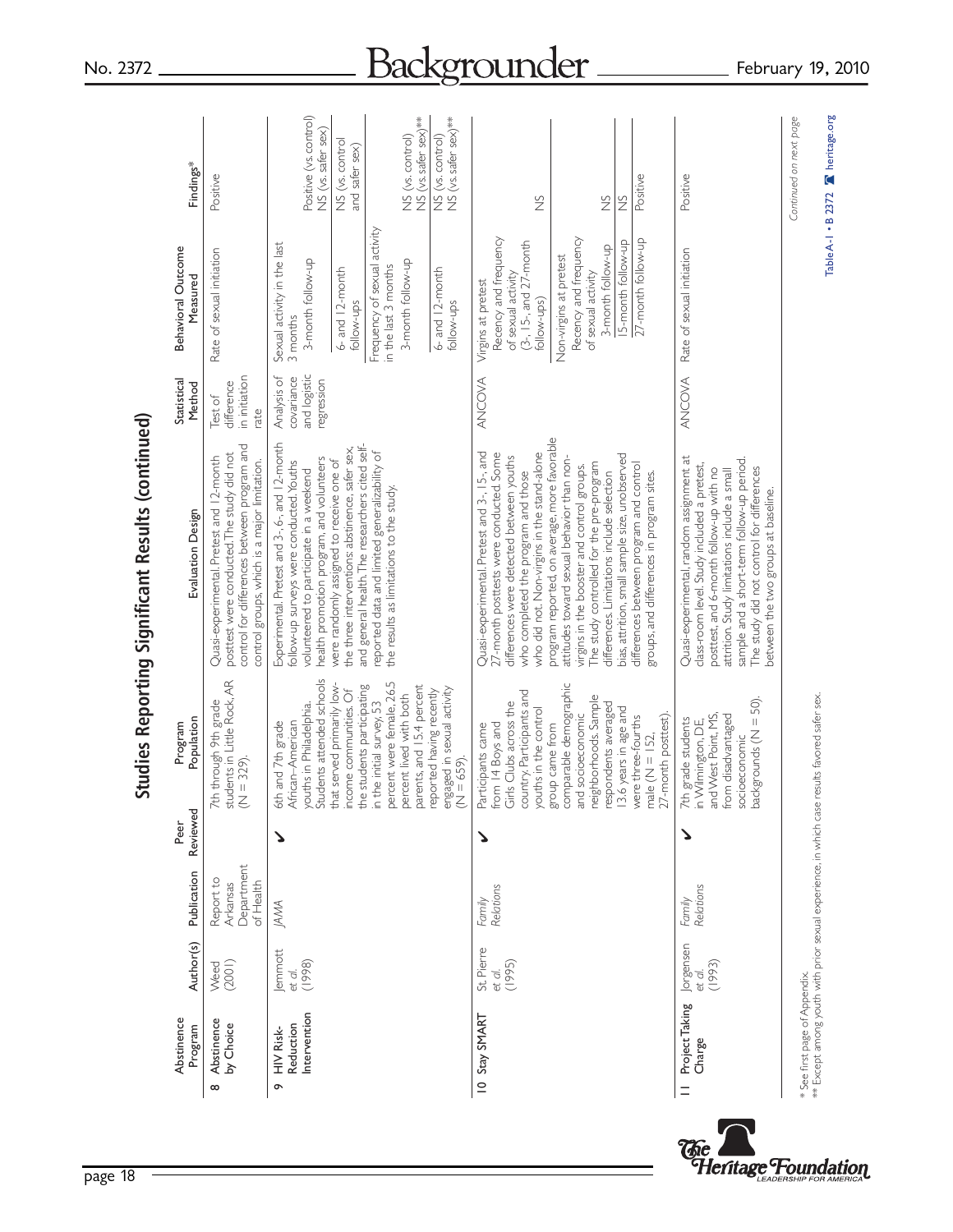|                         |                               |                                     |                                                                                                                                         |                  |               |                                                                                                                                                     | Studies Reporting Significant Results (continued)                                                                                                                                                               |                                        |                                                    |                        |
|-------------------------|-------------------------------|-------------------------------------|-----------------------------------------------------------------------------------------------------------------------------------------|------------------|---------------|-----------------------------------------------------------------------------------------------------------------------------------------------------|-----------------------------------------------------------------------------------------------------------------------------------------------------------------------------------------------------------------|----------------------------------------|----------------------------------------------------|------------------------|
|                         | Abstinence<br>Program         | Author(s)                           | Publication                                                                                                                             | Reviewed<br>Peer |               | Population<br>Program                                                                                                                               | Evaluation Design                                                                                                                                                                                               | Statistical<br>Method                  | <b>Behavioral Outcome</b><br>Measured              | Findings*              |
| $\overline{\mathbf{r}}$ | Teen Aid and<br>Sex Respect   | (1992)<br>Weed                      | HHS and Utah<br>Report to                                                                                                               |                  | 7th and 10th  | grade students from                                                                                                                                 | follow-up conducted. Students who completed<br>Quasi-experimental. Pretest, posttest, one-year                                                                                                                  | MANOVA                                 | Rate of sexual initiation<br>Entire sample         | $\frac{6}{2}$          |
|                         |                               |                                     | Department of<br>Education                                                                                                              |                  | sub-sample).  | three districts in Utah<br>$(N = 336,$ more "per-<br>missive attitudes"                                                                             | for engaging in sexual activity than those who com-<br>either the pretest or follow-up were more at-risk<br>pleted both surveys. Comparison group students<br>attended schools in the same school district. The |                                        | "Permissive attitude"<br>High school<br>sub-sample | Positive               |
|                         |                               |                                     |                                                                                                                                         |                  |               |                                                                                                                                                     | study controlled for group differences. The authors<br>to youths with similar characteristics and in similar<br>noted that the findings may be generalizable only<br>geographic locations as the sample.        |                                        | Middle school                                      | $\frac{8}{2}$          |
| $\tilde{ }$             | Pledging<br>Virginity         | Resnick<br>(1997)<br>et al.         | <b>AMA</b>                                                                                                                              | ゝ                | $(N = 4,982)$ | Nationally representative<br>grade students from the<br>Health, Waves I and 2<br>National Longitudinal<br>Study of Adolescent<br>sample of 7th-12th | Longitudinal survey, Study controlled for key<br>demographic characteristics.                                                                                                                                   | regression<br>ð                        | Age at sexual initiation                           | Positive               |
| $\overline{4}$          | Virginity                     | Bearman                             | American                                                                                                                                | ↘                |               | Nationally representative                                                                                                                           | Longitudinal survey. Study controlled for a host of                                                                                                                                                             | Proportional                           | Initiation of sexual activity                      | Positive               |
|                         | Pledging                      | <b>Brückner</b><br>(2001)<br>pue    | oumal of<br>Sociology                                                                                                                   |                  | $(N = 5,679)$ | grade students from the<br>Health, Waves I and 2<br>National Longitudinal<br>Study of Adolescent<br>sample of 7th-12th                              | demographic characteristics, religiosity, and other<br>protective factors.                                                                                                                                      | hazards<br>models                      | Contraceptive use at<br>initiation                 | Negative               |
| $\overline{5}$          | Pledging<br>Virginity         | Rector<br>et al.                    | Center for Data<br>Analysis Report                                                                                                      |                  |               | Nationally representative<br>sample of 19- to 25-year-                                                                                              | of factors, including gender, race, age, family income,<br>Longitudinal survey. Study controlled for a number                                                                                                   | Multivariate<br>logistic               | Initiation of sexual activity<br>Pregnancy rate    | Positive<br>Positive   |
|                         |                               | (2004)                              |                                                                                                                                         |                  |               | Study of Adolescent Health<br>olds in 2001 from the<br>National Longitudinal<br>Wave 3 (N = 5,679).                                                 | religiosity, self-esteem, and school performance.                                                                                                                                                               | regression                             | Out-of-wedlock birth rate                          | Positive               |
| $\frac{6}{1}$           | Virginity<br>Pledging         | Johnson<br>(2005a)<br>Rector<br>pue | Paper presented<br>Annual National<br>the HHS-ACF<br>Research and<br>sponsored by<br>Conference,<br>Evaluation<br>at the 8th<br>Welfare |                  | Wave 3.       | Study of Adolescent Health,<br>Nationally representative<br>sample of 19- to 25-year-<br>olds in 2001 from the<br>National Longitudinal             | Longitudinal survey. Study controlled for gender,<br>age, race, family structure, and religiosity.                                                                                                              | Multivariate<br>regression<br>logistic | STD rates                                          | Positive               |
|                         | * See first page of Appendix. |                                     |                                                                                                                                         |                  |               |                                                                                                                                                     |                                                                                                                                                                                                                 |                                        |                                                    | Continued on next page |
|                         |                               |                                     |                                                                                                                                         |                  |               |                                                                                                                                                     |                                                                                                                                                                                                                 |                                        | Table A-1 . B 2372 R heritage.org                  |                        |



 $\overline{\phantom{a}}$ 

# No. 2372 February 19, 2010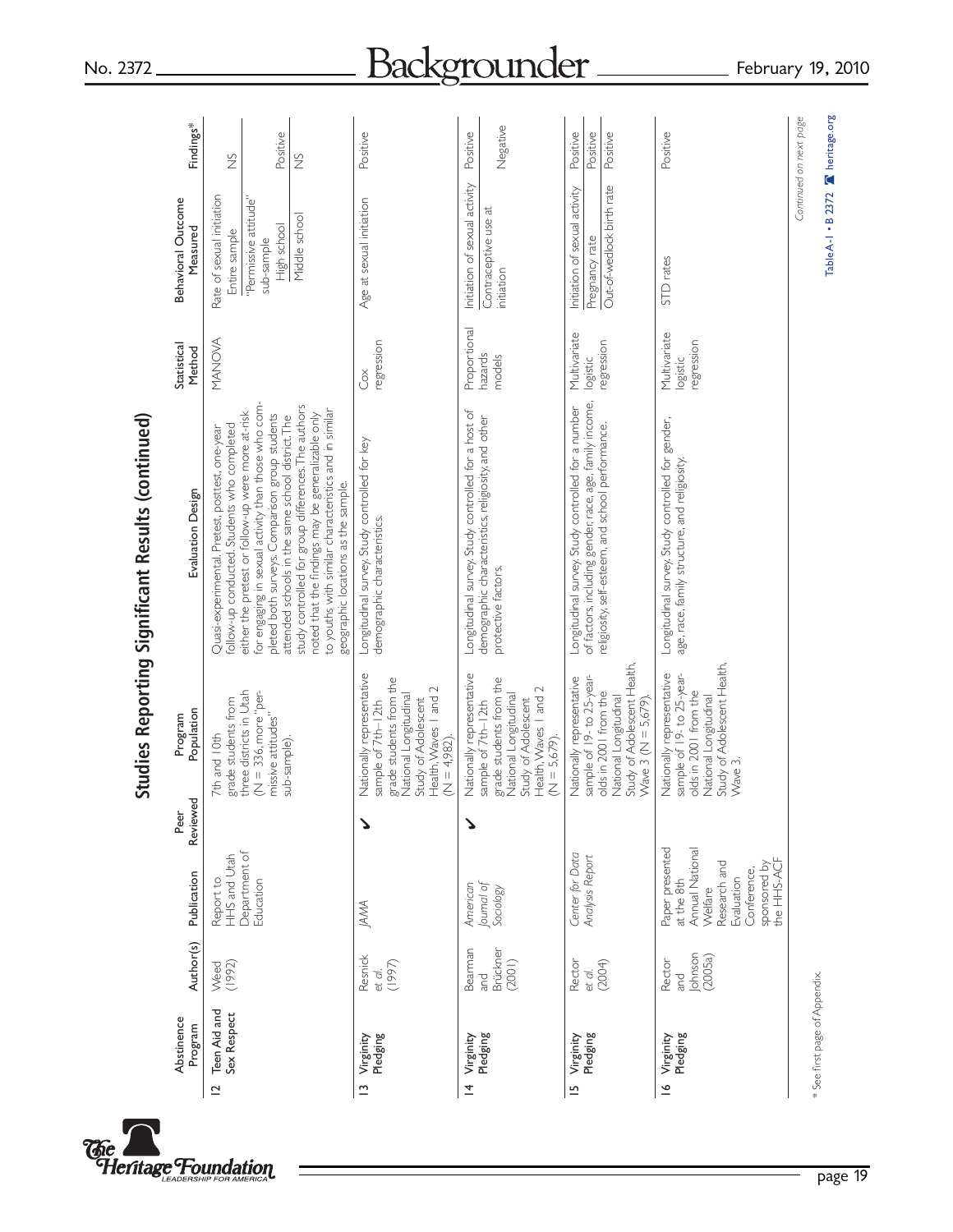| Continued on next page<br>Findings*<br>Positive<br>$\frac{5}{2}$<br>$\frac{5}{2}$<br>$\frac{5}{2}$<br>$\frac{5}{2}$<br>$\frac{8}{2}$<br>Initiation of sexual activity<br>Risky sexual behavior<br><b>Behavioral Outcome</b><br>first experience and<br>Pregnancy, birth, and<br>and last 12 months)<br>Abstinence (overall<br>Contraceptive use<br>Number of sexual<br>Measured<br>ast 12 months)<br>STD rates<br>partners<br>Not specified<br>difference in<br>Multivariate<br>regression-<br>regression<br>Statistical<br>Method<br>adjusted<br>Tests of<br>logistic<br>means<br>characteristics between students in the program<br>Longitudinal survey. Study controlled for gender,<br>Experimental. The final follow-up surveys were<br>-a significant<br>12-month follow-up conducted. The analysis<br>conducted 42 to 78 months after program<br>Studies Reporting No Significant Results<br>Quasi-experimental. Pretest, posttest, and<br>did not control for baseline differences in<br>age, race, family structure, and religiosity<br>Evaluation Design<br>and those in the control group-<br>enrollment.<br>imitation.<br>$\frac{1}{2}$ $\frac{1}{2}$ $\frac{1}{2}$ $\frac{1}{2}$ $\frac{1}{2}$ $\frac{1}{2}$ $\frac{1}{2}$ $\frac{1}{2}$ $\frac{1}{2}$ $\frac{1}{2}$ $\frac{1}{2}$ $\frac{1}{2}$ $\frac{1}{2}$ $\frac{1}{2}$ $\frac{1}{2}$ $\frac{1}{2}$ $\frac{1}{2}$ $\frac{1}{2}$ $\frac{1}{2}$ $\frac{1}{2}$ $\frac{1}{2}$ $\frac{1}{2}$<br>backgrounds (Powhatan:<br>and 17 in four Colorado<br>the students come from<br>Two programs targeted<br>dents, and two targeted<br>between the ages of 15<br>Nationally representa-<br>Clarksdale, MS. Many of<br>middle school students.<br>The four program sites<br>high schools ( $N = 318$ )<br>upper elementary stu-<br>tive sample of 19-to<br>Longitudinal Study of<br>Miami; Milwaukee; and<br>lower socioeconomic<br>25-year-olds in 2001<br>Milwaukee: N = 414;<br>Clarksdale: N = 715)<br>delivered to students,<br>Adolescent Health,<br>were Powhatan, VA;<br>from the National<br>mostly 9th graders<br>Population<br>The program was<br>Program<br>Wave 3<br>Reviewed<br>Peer<br>the 8th Annual<br>and Evaluation<br>National Wel-<br>the HHS-ACF<br>fare Research<br>sponsored by<br>Management<br>presented at<br>Conference,<br>Analysis and<br>Conference<br>at the 2005<br>Abstinence<br>Publication<br>Evaluation<br>presented<br>of Policy<br>ournal<br>Paper<br>Paper<br>Author(s)<br>Trenholm<br>Rue and<br>Johnson<br>(2005b)<br>(2008)<br>Weed<br>(2005)<br>Rector<br>et al.<br>and<br><b>WAIT Training</b><br>Prevent Teen<br>ReCapturing<br>My Choice,<br>Abstinence<br>My Future!<br>United to<br>Pregnancy<br>Program<br>the Vision<br>Families<br>Teens in<br>Pledging<br>Control<br>Virginity<br>$\overline{\phantom{0}}$<br>$\sim$ |  |  |  | <b>Studies Reporting Significant Results (continued</b> |  |  |
|-----------------------------------------------------------------------------------------------------------------------------------------------------------------------------------------------------------------------------------------------------------------------------------------------------------------------------------------------------------------------------------------------------------------------------------------------------------------------------------------------------------------------------------------------------------------------------------------------------------------------------------------------------------------------------------------------------------------------------------------------------------------------------------------------------------------------------------------------------------------------------------------------------------------------------------------------------------------------------------------------------------------------------------------------------------------------------------------------------------------------------------------------------------------------------------------------------------------------------------------------------------------------------------------------------------------------------------------------------------------------------------------------------------------------------------------------------------------------------------------------------------------------------------------------------------------------------------------------------------------------------------------------------------------------------------------------------------------------------------------------------------------------------------------------------------------------------------------------------------------------------------------------------------------------------------------------------------------------------------------------------------------------------------------------------------------------------------------------------------------------------------------------------------------------------------------------------------------------------------------------------------------------------------------------------------------------------------------------------------------------------------------------------------------------------------------------------------------------------------------------------------------------------------------------------------------------------------------------------------------------------------------------------------------------------------------------------------------------------------------------------------------------------------------------------------------------------------|--|--|--|---------------------------------------------------------|--|--|
|                                                                                                                                                                                                                                                                                                                                                                                                                                                                                                                                                                                                                                                                                                                                                                                                                                                                                                                                                                                                                                                                                                                                                                                                                                                                                                                                                                                                                                                                                                                                                                                                                                                                                                                                                                                                                                                                                                                                                                                                                                                                                                                                                                                                                                                                                                                                                                                                                                                                                                                                                                                                                                                                                                                                                                                                                                   |  |  |  |                                                         |  |  |
|                                                                                                                                                                                                                                                                                                                                                                                                                                                                                                                                                                                                                                                                                                                                                                                                                                                                                                                                                                                                                                                                                                                                                                                                                                                                                                                                                                                                                                                                                                                                                                                                                                                                                                                                                                                                                                                                                                                                                                                                                                                                                                                                                                                                                                                                                                                                                                                                                                                                                                                                                                                                                                                                                                                                                                                                                                   |  |  |  |                                                         |  |  |
|                                                                                                                                                                                                                                                                                                                                                                                                                                                                                                                                                                                                                                                                                                                                                                                                                                                                                                                                                                                                                                                                                                                                                                                                                                                                                                                                                                                                                                                                                                                                                                                                                                                                                                                                                                                                                                                                                                                                                                                                                                                                                                                                                                                                                                                                                                                                                                                                                                                                                                                                                                                                                                                                                                                                                                                                                                   |  |  |  |                                                         |  |  |
|                                                                                                                                                                                                                                                                                                                                                                                                                                                                                                                                                                                                                                                                                                                                                                                                                                                                                                                                                                                                                                                                                                                                                                                                                                                                                                                                                                                                                                                                                                                                                                                                                                                                                                                                                                                                                                                                                                                                                                                                                                                                                                                                                                                                                                                                                                                                                                                                                                                                                                                                                                                                                                                                                                                                                                                                                                   |  |  |  |                                                         |  |  |
|                                                                                                                                                                                                                                                                                                                                                                                                                                                                                                                                                                                                                                                                                                                                                                                                                                                                                                                                                                                                                                                                                                                                                                                                                                                                                                                                                                                                                                                                                                                                                                                                                                                                                                                                                                                                                                                                                                                                                                                                                                                                                                                                                                                                                                                                                                                                                                                                                                                                                                                                                                                                                                                                                                                                                                                                                                   |  |  |  |                                                         |  |  |
|                                                                                                                                                                                                                                                                                                                                                                                                                                                                                                                                                                                                                                                                                                                                                                                                                                                                                                                                                                                                                                                                                                                                                                                                                                                                                                                                                                                                                                                                                                                                                                                                                                                                                                                                                                                                                                                                                                                                                                                                                                                                                                                                                                                                                                                                                                                                                                                                                                                                                                                                                                                                                                                                                                                                                                                                                                   |  |  |  |                                                         |  |  |
|                                                                                                                                                                                                                                                                                                                                                                                                                                                                                                                                                                                                                                                                                                                                                                                                                                                                                                                                                                                                                                                                                                                                                                                                                                                                                                                                                                                                                                                                                                                                                                                                                                                                                                                                                                                                                                                                                                                                                                                                                                                                                                                                                                                                                                                                                                                                                                                                                                                                                                                                                                                                                                                                                                                                                                                                                                   |  |  |  |                                                         |  |  |
|                                                                                                                                                                                                                                                                                                                                                                                                                                                                                                                                                                                                                                                                                                                                                                                                                                                                                                                                                                                                                                                                                                                                                                                                                                                                                                                                                                                                                                                                                                                                                                                                                                                                                                                                                                                                                                                                                                                                                                                                                                                                                                                                                                                                                                                                                                                                                                                                                                                                                                                                                                                                                                                                                                                                                                                                                                   |  |  |  |                                                         |  |  |
|                                                                                                                                                                                                                                                                                                                                                                                                                                                                                                                                                                                                                                                                                                                                                                                                                                                                                                                                                                                                                                                                                                                                                                                                                                                                                                                                                                                                                                                                                                                                                                                                                                                                                                                                                                                                                                                                                                                                                                                                                                                                                                                                                                                                                                                                                                                                                                                                                                                                                                                                                                                                                                                                                                                                                                                                                                   |  |  |  |                                                         |  |  |
|                                                                                                                                                                                                                                                                                                                                                                                                                                                                                                                                                                                                                                                                                                                                                                                                                                                                                                                                                                                                                                                                                                                                                                                                                                                                                                                                                                                                                                                                                                                                                                                                                                                                                                                                                                                                                                                                                                                                                                                                                                                                                                                                                                                                                                                                                                                                                                                                                                                                                                                                                                                                                                                                                                                                                                                                                                   |  |  |  |                                                         |  |  |

# Backgrounder \_\_\_\_\_\_ February 19, 2010

\* See first page of Appendix. \* See fi rst page of Appendix.

The Heritage Foundation

Table A-1 . B 2372 2 heritage.org heritage.org Table A-1 • B 2372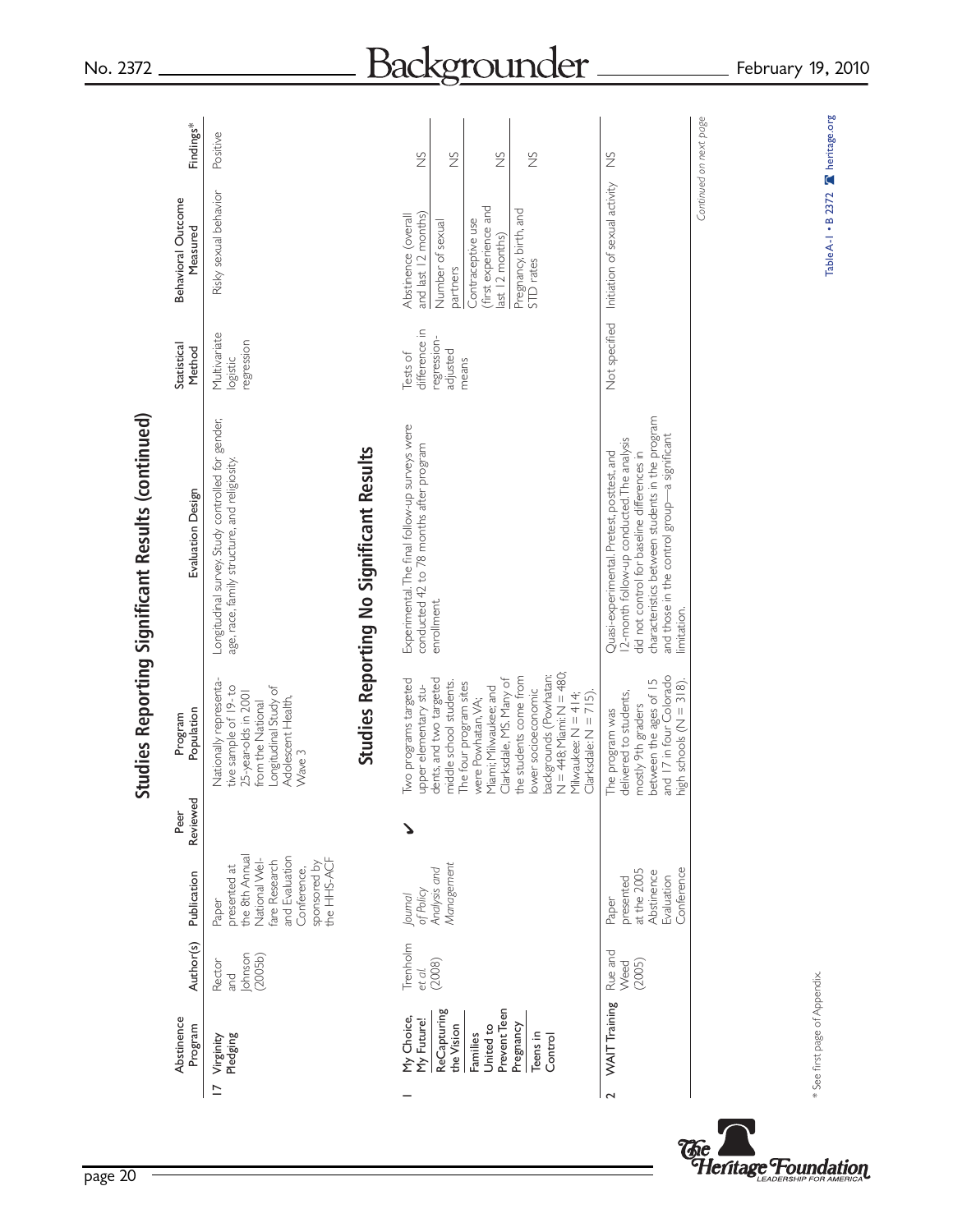|        |                                                     |                                        |                                   |                  |                                                                                                                                                                                                                               | Studies Reporting No Significant Results (continued)                                                                                                                                                                                                                                                                                                                                                                                                                                                                                                           |                                                                                                                                                                                                                                         |                                                                                                                                                                                   |                                                                    |
|--------|-----------------------------------------------------|----------------------------------------|-----------------------------------|------------------|-------------------------------------------------------------------------------------------------------------------------------------------------------------------------------------------------------------------------------|----------------------------------------------------------------------------------------------------------------------------------------------------------------------------------------------------------------------------------------------------------------------------------------------------------------------------------------------------------------------------------------------------------------------------------------------------------------------------------------------------------------------------------------------------------------|-----------------------------------------------------------------------------------------------------------------------------------------------------------------------------------------------------------------------------------------|-----------------------------------------------------------------------------------------------------------------------------------------------------------------------------------|--------------------------------------------------------------------|
|        | Abstinence<br>Program                               | Author(s)                              | Publication                       | Reviewed<br>Peer | Population<br>Program                                                                                                                                                                                                         | Evaluation Design                                                                                                                                                                                                                                                                                                                                                                                                                                                                                                                                              | Statistical<br>Method                                                                                                                                                                                                                   | <b>Behavioral Outcome</b><br>Measured                                                                                                                                             | Findings*                                                          |
| $\sim$ | Involvement<br>California's<br>Postponing<br>Sexual | Kirby et al.<br>(1997)                 | Perspective<br>Planning<br>Family | ↘                | averaging 12.8 years<br>grade. The samples<br>Californian youths<br>old and in the 7th<br>ethnically diverse<br>were racially and<br>$(N = 7,340)$                                                                            | individual youth). Pretest and 17-month follow-up<br>Experimental, three levels (classroom, school, and<br>survey were conducted. In the sample based on<br>have mothers with less education, have engaged<br>sexual partners. The study controlled for these<br>differences. Study limitations include a lack of a<br>more likely to be Hispanic, have higher grades,<br>school-level randomization, the control group<br>was less likely to speak English at home and<br>in sexual activity ever, and have had more<br>strict no-treatment comparison group. | changed outcome.<br>Due to the large<br>were considered<br>confidence level<br>T-tests and chi-<br>the 99 percent<br>square tests of<br>differences in<br>only findings<br>sample size,<br>at or above<br>statistically<br>significant. | and 12 months, and num-<br>Initiation of sexual activity<br>sexual activity in past 3<br>ber of sexual partners<br>Contraceptive use<br>Pregnancy rates<br>STD rates              | Negative<br>$\frac{5}{2}$<br>$\frac{5}{2}$<br>$\frac{5}{2}$        |
| 4      | Won't Power<br>Will Power/                          | Nicholson<br>(1992)<br>Postrado<br>and | Youth and<br>Society              | ↘                | Girls Incorporated<br>involved with four<br>12-to 14-year-old<br>member organiza-<br>tions (N = 412).<br>girls who were                                                                                                       | the "treatment" group.The control group consisted<br>of those who did not enroll. Program and control<br>Pretest and one-year follow-up. Study participants<br>who voluntarily enrolled in the program became<br>groups matched on a number of characteristics.                                                                                                                                                                                                                                                                                                | logistic regression<br>Chi-square tests,                                                                                                                                                                                                | Initiation of sexual activity                                                                                                                                                     | $\frac{5}{2}$                                                      |
| LO     | Pledging<br>Virginity                               | Bearman<br>Brückner<br>(2005)<br>and   | Adolescent<br>ournal of<br>Health | ↘                | ( $N = 1,788$ to $11,471$ ,<br><b>National Longitudinal</b><br>Study of Adolescent<br>sentative sample of<br>19-to 25-year-olds<br>depending on the<br>n 2001 from the<br>Nationally repre-<br>Health, Wave 3<br>STD measure) | Longitudinal survey.                                                                                                                                                                                                                                                                                                                                                                                                                                                                                                                                           | (Wald test), and<br>the distribution<br>Kaplan-Meier<br>tions, tests of<br>Cross-tabula-<br>of frequency<br>difference in                                                                                                               | Initiation of sexual activity<br>Previous 12 months,<br>and number of sexual<br>First experience<br>Risky behaviors<br>last episode<br>Condom use<br><b>STD</b> rates<br>partners | Negative<br>Negative<br>Positive<br>$\frac{5}{2}$<br>$\frac{5}{2}$ |
|        | * See first page of Appendix.                       |                                        |                                   |                  |                                                                                                                                                                                                                               |                                                                                                                                                                                                                                                                                                                                                                                                                                                                                                                                                                |                                                                                                                                                                                                                                         | Table A-1 . B 2372 R heritage.org                                                                                                                                                 |                                                                    |

# No. 2372 February 19, 2010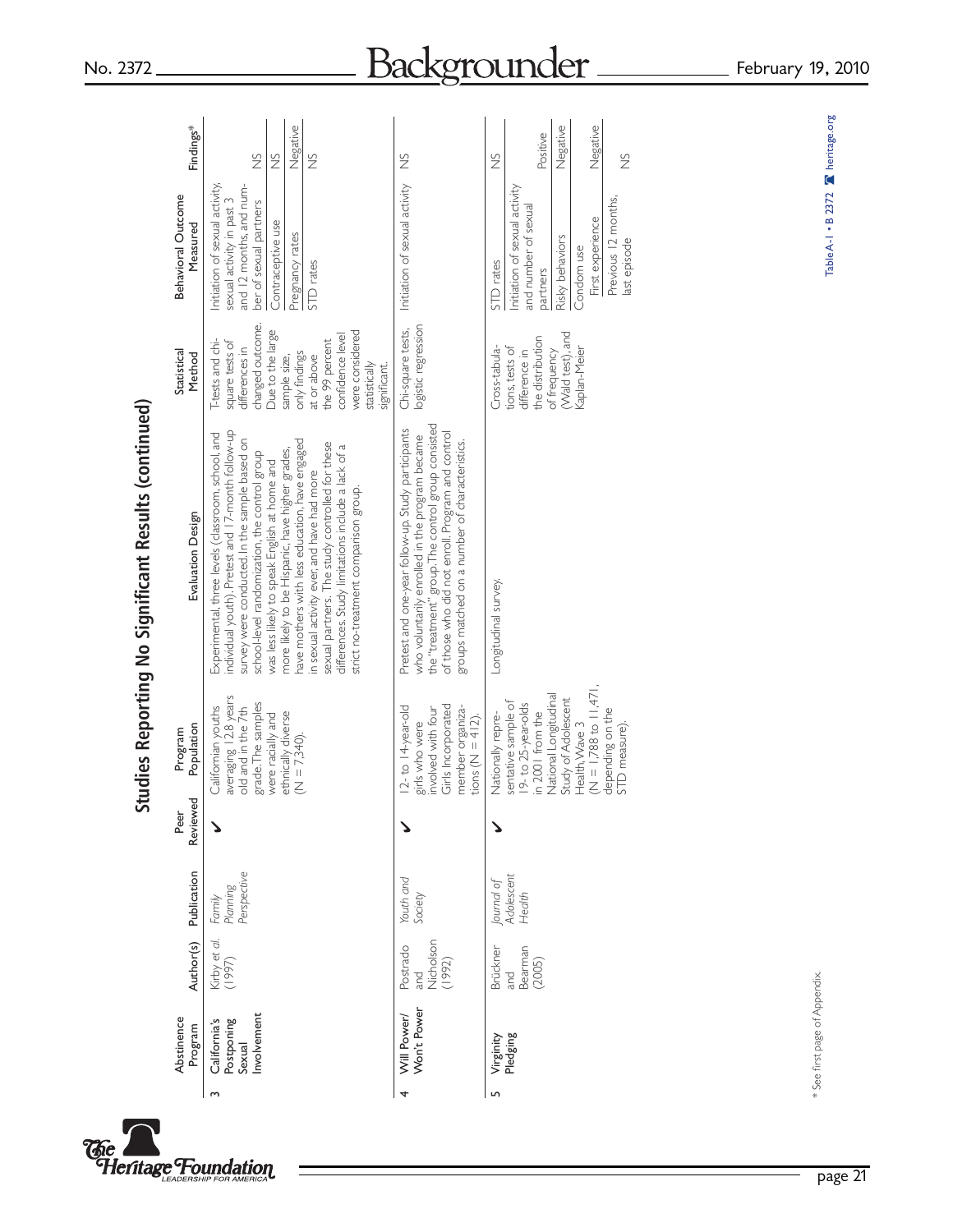## **REFERENCE LIST**

#### **Studies Reporting Significant Results**

- 1. John B. Jemmott III, Loretta S. Jemmott, and Geoffrey T. Fong. "Efficacy of a Theory-Based Abstinence-Only Intervention Over 24 Months," *Archives of Pediatrics and Adolescent Medicine*, Vol. 164, No. 2 (February 2010), pp. 152–159.
- 2. Stan Weed, Irene H. Ericksen, Allen Lewis, Gale E. Grant, and Kathy H. Wibberly, "An Abstinence Program's Impact on Cognitive Mediators and Sexual Initiation," *American Journal of Health Behavior*, Vol. 31, No. 1 (2008), pp. 60–73.
- 3. George Denny and Michael Young, "An Evaluation of an Abstinence-Only Sex Education Curriculum: An 18-Month Follow-Up," *Journal of School Health*, Vol. 76, No. 8 (October 2006), pp. 414–422.
- 4. Stan E. Weed, Irene H. Ericksen, and Paul James Birch, "An Evaluation of the Heritage Keepers Abstinence Education Program," Institute for Research and Evaluation (Salt Lake City), November 2005, at *www.heritageservices.org/Stan%20Weed's%20HHS%20Conference%20article.pdf* (December 1, 2006).
- 5. Elaine A. Borawski, Erika S. Trapl, Loren D. Lovegreen, Natalie Colabianchi, and Tonya Block, "Effectiveness of Abstinence-Only Intervention on Middle School Teens," *American Journal of Health Behavior*, Vol. 29, No. 5 (September/October 2005), pp. 423–434.
- 6. Robert Lerner, "Can Abstinence Work? An Analysis of the Best Friends Program," *Adolescent & Family Health*, Vol. 3, No. 4 (April 2005), pp. 185–192.
- 7. Andrew Doniger, John S. Riley, Cheryl A. Utter, and Edgar Adams, "Impact Evaluation of the 'Not Me, Not Now' Abstinence-Oriented, Adolescent Pregnancy Prevention Communications Program, Monroe County, N.Y.," *Journal of Health Communication*, Vol. 6, No. 1 (January–March 2001), pp. 45–60.
- 8. Stan E. Weed, "Title V Abstinence Education Programs: Phase I Interim Evaluation Report to Arkansas Department of Health, Institute for Research and Evaluation," October 15, 2001.
- 9. John B. Jemmott III, Loretta Sweet Jemmott, and Geoffrey T. Fong, "Abstinence and Safer Sex HIV Risk-Reduction Interventions for African American Adolescents: A Randomized Controlled Trial," *JAMA*, Vol. 279, No. 19 (May 20, 1998), pp. 1529–1536.
- 10. Tena L. St. Pierre, Melvin M. Mark, D. Lynne Kaltreider, and Kathryn J. Aikin, "A 27-Month Evaluation of a Sexual Activity Prevention Program in Boys & Girls Clubs Across the Nation," *Family Relations*, Vol. 44, No. 1 (January 1995), pp. 69–77.
- 11. Stephen R. Jorgensen, Vicki Potts, and Brian Camp, "Project Taking Charge: Six-Month Follow-Up of a Pregnancy Prevention Program for Early Adolescents," *Family Relations*, Vol. 42, No. 4 (October 1993), pp. 401–406.
- 12. Stan E. Weed *et al.*, "Predicting and Changing Teen Sexual Activity Rates: A Comparison of Three Title XX Programs," report to the U.S. Department of Health and Human Services, Office of Adolescent Pregnancy Programs, December 1992.
- 13. Michael Resnick *et al.*, "Protecting Adolescents from Harm: Findings from the National Longitudinal Study on Adolescent Health," *JAMA*, Vol. 278, No. 10 (September 10, 1997), pp. 823–832.
- 14. Peter S. Bearman and Hanna Brückner, "Promising the Future: Virginity Pledges and First Intercourse," *American Journal of Sociology*, Vol. 106, No. 4 (January 2001), pp. 852–912.
- 15. Robert E. Rector, Kirk A. Johnson, and Jennifer A. Marshall, "Teens Who Make Virginity Pledges Have Substantially Improved Life Outcomes," Heritage Foundation *Center for Data Analysis Report* No. CDA04–07, September 21, 2004, at *www.heritage.org/Research/Abstinence/cda04-07.cfm*.